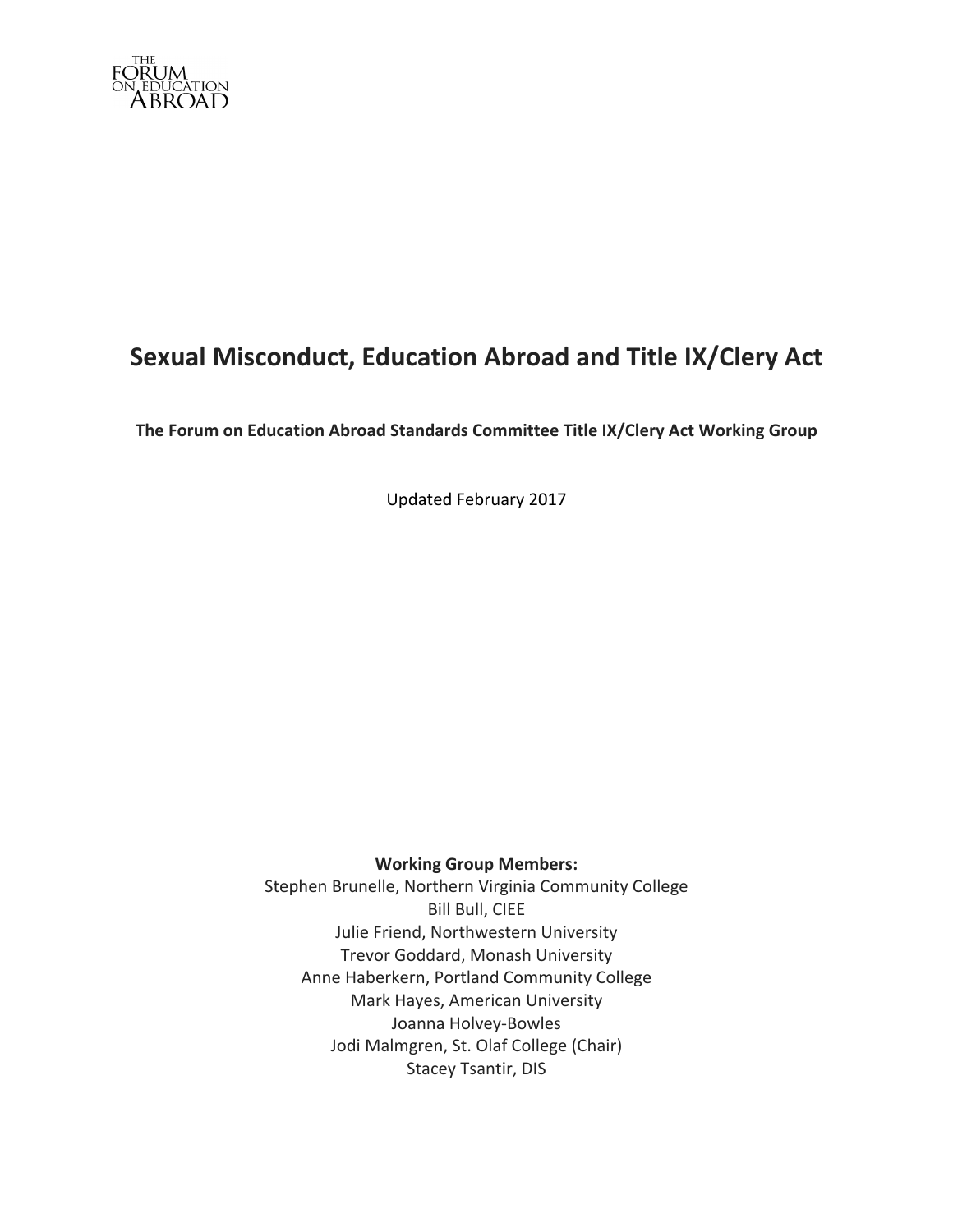

## **Table of Contents**

- A Note from the Working Group Chair (3)
- Overview and Audience (4)
- Section 1: Understanding the Law (5-6)
- Section 2: Pre-compliance (7-8)
- Section 3: Affiliations and Partnerships (8-10)
- Section 4: Student Advising and Orientation (10-12)
- Section 5: First-Responder Training for Faculty and Staff Abroad (12-14)
- Section 6: Communication with Families and the Public (14-16)

Definitions (17-19)

Resources and Links (20-23)

## **Supplementary Documents:**

Supplement 1: Recent History of Title IX and the Clery Act/VAWA Legislation (24-27)

Supplement 2: Title IX Distance Investigations (28-30)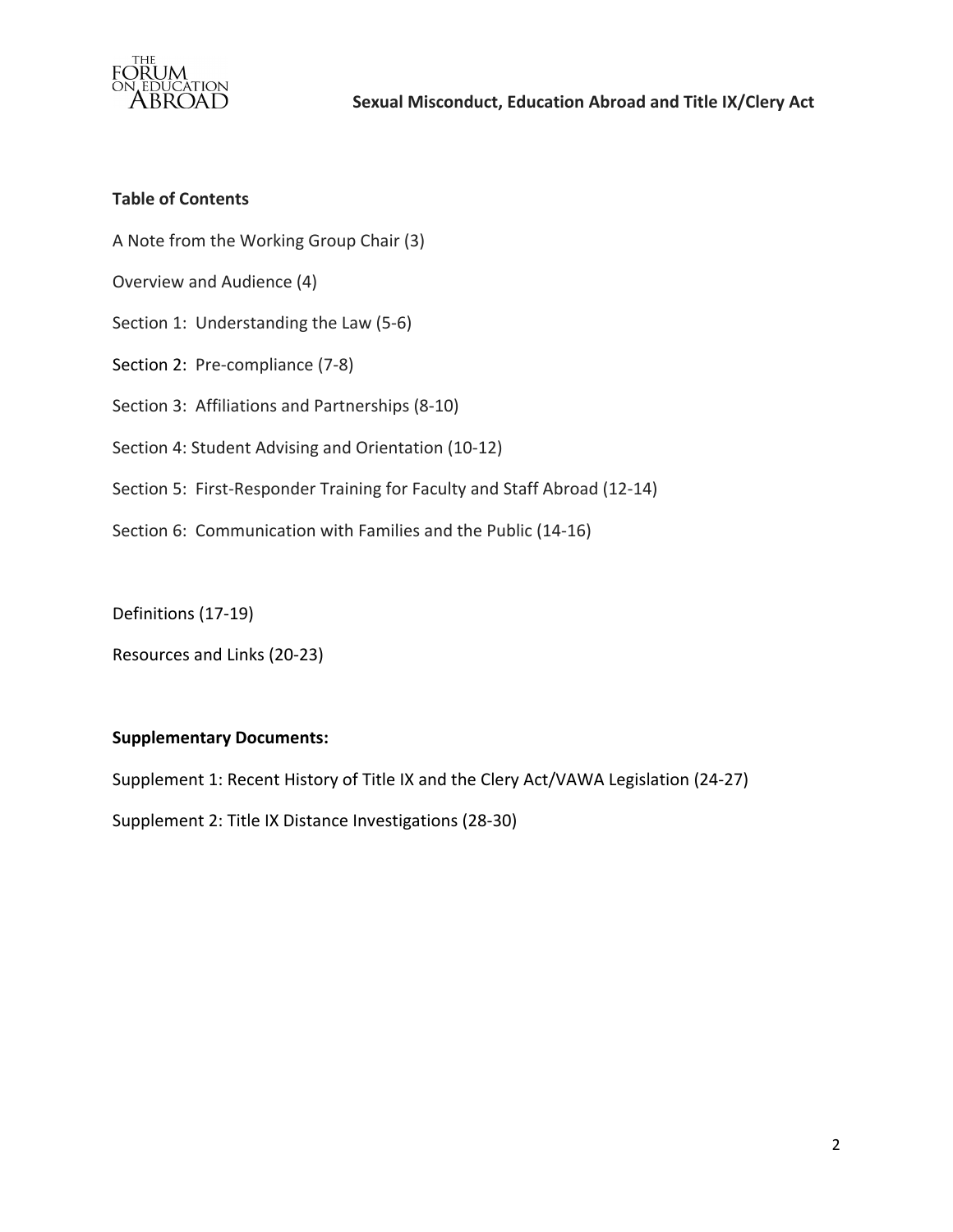

## **A Note from the Working Group Chair, Jodi Malmgren**

The Forum Standards Committee charged the working group to create a resource to help the education abroad field understand U.S. federal law with regard to sexual misconduct in the context of the Clery Act and Title IX legislation and evolving federal guidance. Working group members represent two- and four-year U.S. institutions, providers, and international universities; our document deliberately addresses all of these types of institutions. The resource follows the style of The Forum *Standards* by offering bullet points and queries for members to prevent, respond to, and report sexual misconduct abroad. It includes an overview of the law, definitions, resource links, and two supplementary reports. We are indebted to the expertise provided by the many individuals who read and responded to our early drafts and offered helpful feedback. We hope that colleagues will continue to contribute to and strengthen this resource.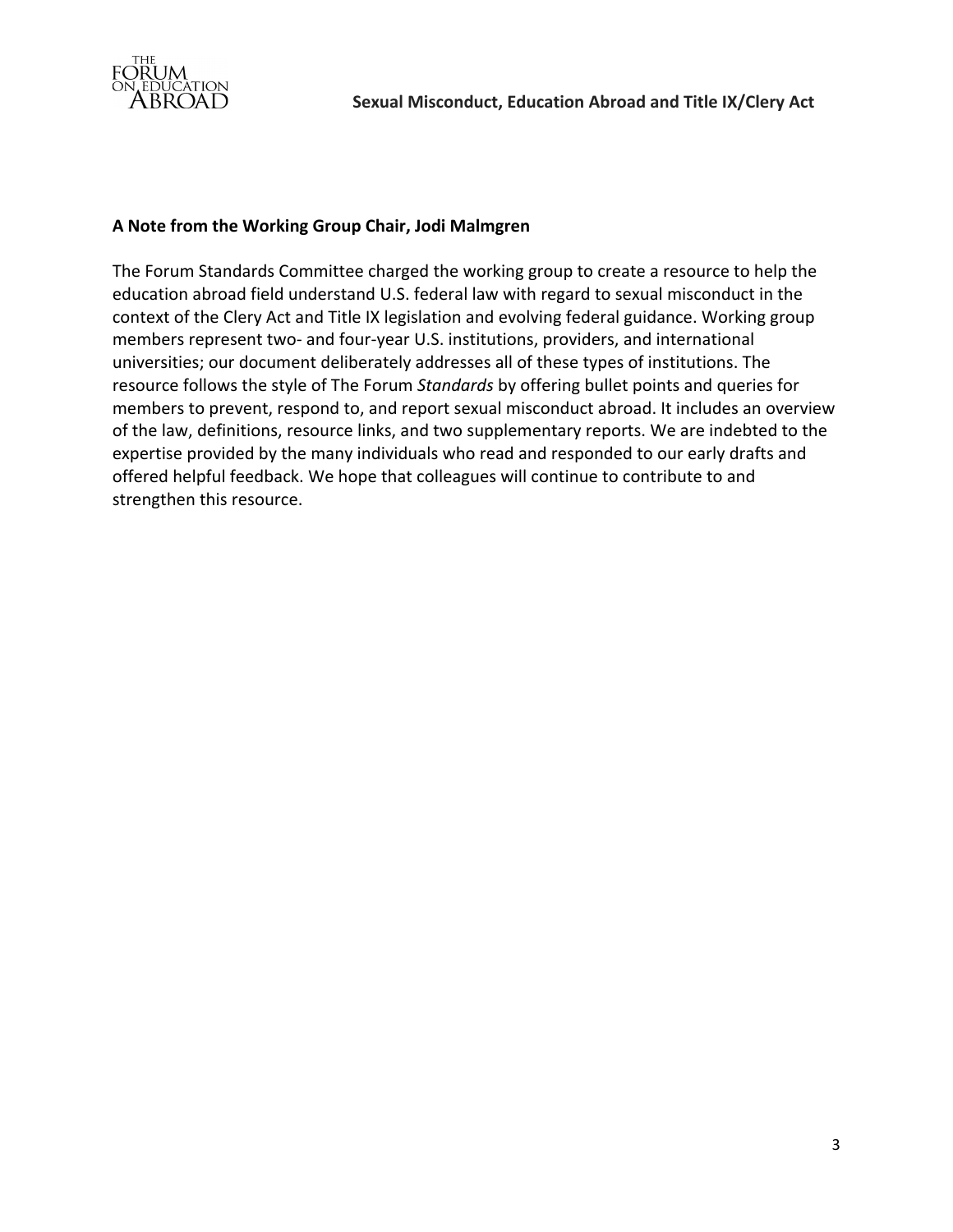

#### **Overview and Audience**

<u> Andrew Maria (1989)</u>

U.S. federal laws create specific obligations for U.S. colleges and universities regarding the prevention, reporting, and response to campus **sexual misconduct**.<sup>1</sup> This resource aims to assist The Forum on Education Abroad (Forum) member institutions to understand U.S. federal law with regard to sexual misconduct. State law in the United States and international laws are outside the scope of this document.

Forum member institutions have differing obligations with regard to U.S. federal law:

- U.S. **home institutions** are required to comply with the law and to implement best practices to prevent, report, and respond to **sexual misconduct**.<sup>2</sup> This resource may assist U.S. institutions to meet their legal and institutional policy obligations, and to educate their education abroad partners about their expectations.
- U.S. **program providers** not based at a U.S. institution, but who primarily serve students from U.S. sending institutions, have no legal obligation to comply with these laws. This resource may assist **providers** to implement institutional practices that support their U.S. sending institutions ability to comply.
- Host institutions and program providers based outside the U.S. are not bound to comply with these laws unless they participate in U.S. federal financial aid programs.<sup>3</sup> This resource may assist international **host institutions** and **providers** to understand the U.S. legal context, to implement institutional practices to support U.S. **home institution** partners and students, and to convey their own legal and institutional obligations.
- Other Forum member institutions (e.g., insurance companies) may have no obligations under the law and are not the primary audience of this document, but are encouraged to use it to better understand U.S. federal law regarding sexual misconduct and to review their own institutional policies and procedures to assist their fellow Forum member institutions where possible.

All Forum member institutions can endeavor to understand the U.S. legal environment and to educate their partners about their own legal and policy frameworks. An effective response to the evolving expectations around **sexual misconduct** prevention, reporting, and response will require constructive dialogue among all members of the education abroad field. Further, all Forum members can benefit from understanding the best practices related to the prevention,

<sup>&</sup>lt;sup>1</sup> All terms in **bold** are included in the Definitions section of the document, following Section 6.<br><sup>2</sup> When a U.S. **home institution** makes arrangements with a **program provider/host institution** to serve its students, 34 CFR 106.31(d) of Title IX requires the U.S. institution to "develop and implement a procedure designed to assure itself that the ... sponsor... takes no action ... which this part would prohibit such recipient from

taking."<br> $3$  The U.S. legal framework of Title VII, Title IX, the Clery Act, and VAWA (described in more detail in Section 1) is met with countervailing expectations under international laws, and U.S. home institutional policies may contrast with those established by the **host institution**. In particular, expectations of **confidentiality** and duty of care differ substantially from country to country and institution to institution.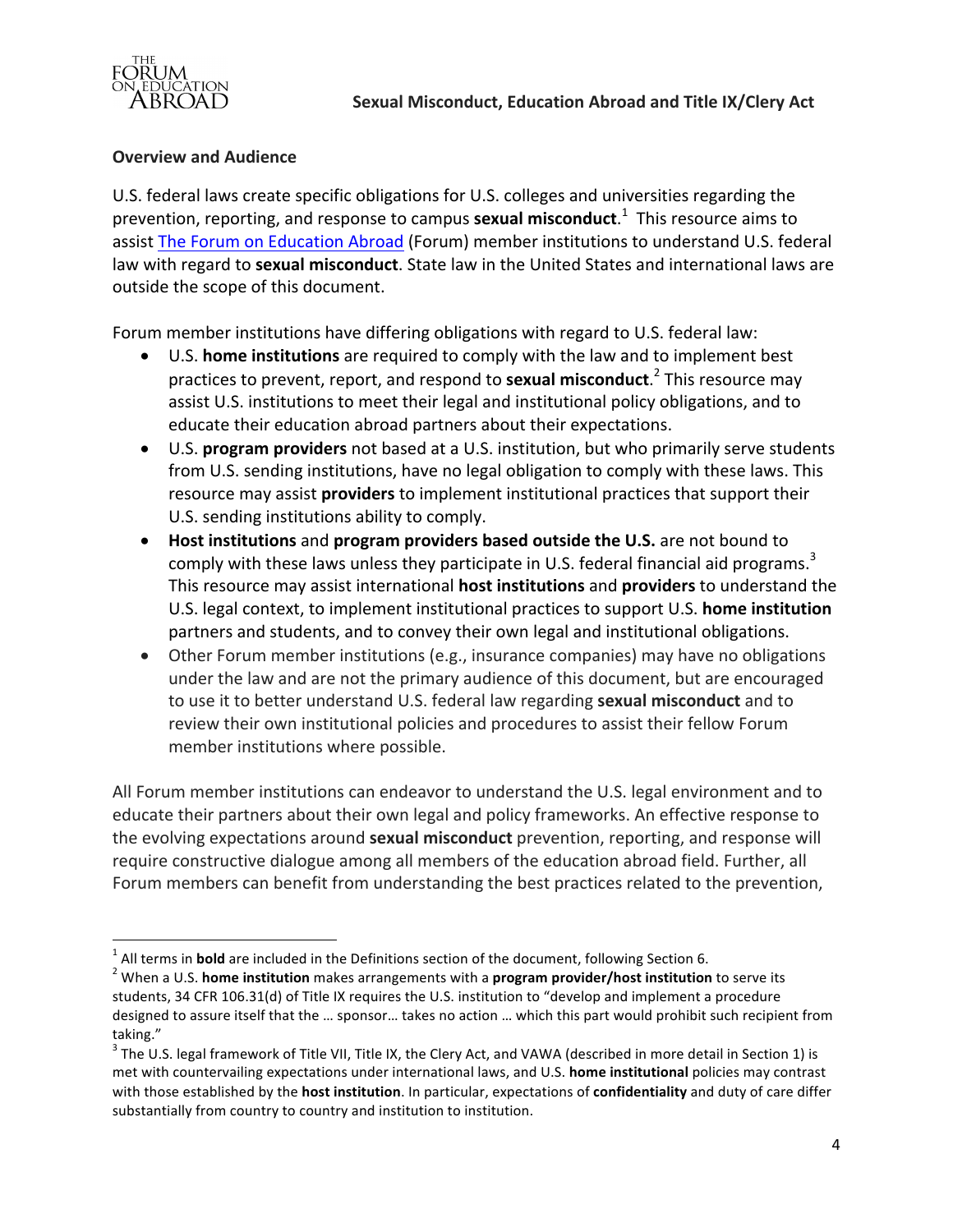

reporting, and response to **sexual misconduct**, even where not required by the laws, because these practices educate and support students studying abroad.

# **Section 1: Understanding the Law**

#### The U.S. Legal Context

U.S. federal laws create specific obligations for U.S. colleges and universities regarding the prevention, reporting, and response to campus **sexual misconduct**:

- Title VII of the Civil Rights Act of 1964 (Title VII),
- Title IX of the Education Amendments of 1972 (Title IX),
- The Jeanne Clery Disclosure of Campus Security Policy and Campus Crime Statistics Act of 1990 (the Clery Act), and
	- o The Violence Against Women Reauthorization Act (VAWA), signed in 2014, amended and expanded certain requirements of the Clery Act as they relate to sexual violence.

This Forum resource focuses on **sexual misconduct** in higher education where Title IX and Clery/VAWA legislation overlaps. There are areas of both Title IX and Clery that are outside the scope of this resource. For purposes of this document, "sexual misconduct" is defined to include:

• Under Title IX

<u> Andrew Maria (1989)</u>

- $\circ$  Sexual harassment including sexual assault and violence that are, at a minimum, violations of state or Federal criminal law, but are also violations of students' and employees' civil rights and violations of the institution's code of conduct and employee handbooks.
- $\circ$  Verbal, nonverbal, and physical acts of a sexual nature that are unwelcome and create a hostile environment on campus. Examples include but are not limited to sexist jokes, gender harassment, flashing, groping, catcalls, rape, relationshipbased violence, stalking, quid pro quo sexual harassment, and revenge porn.
- Under the Clery Act as amended by VAWA
	- $\circ$  Sexual Assault (examples include but may not be limited to rape, fondling, incest, and statutory rape),
	- $\circ$  Domestic violence, dating violence, and stalking.

Clery Act requirements with regard to **sexual misconduct** are to have policies, procedures and training related to the Clery-type sexual crimes and to report incidents of these specific types of sexual misconduct that occur on certain types of property. In a Clery Annual Report<sup>4</sup>, incidents are reported publicly by crime, property type and year. Only *numbers* are provided.

 $4$  See a report template on pages 9-5 and 9-6 of the Clery handbook (2014) and note that the Clery Annual Report can also be in narrative or descriptive format. Also, note the very specific definitions for Clery type crimes and properties in the law.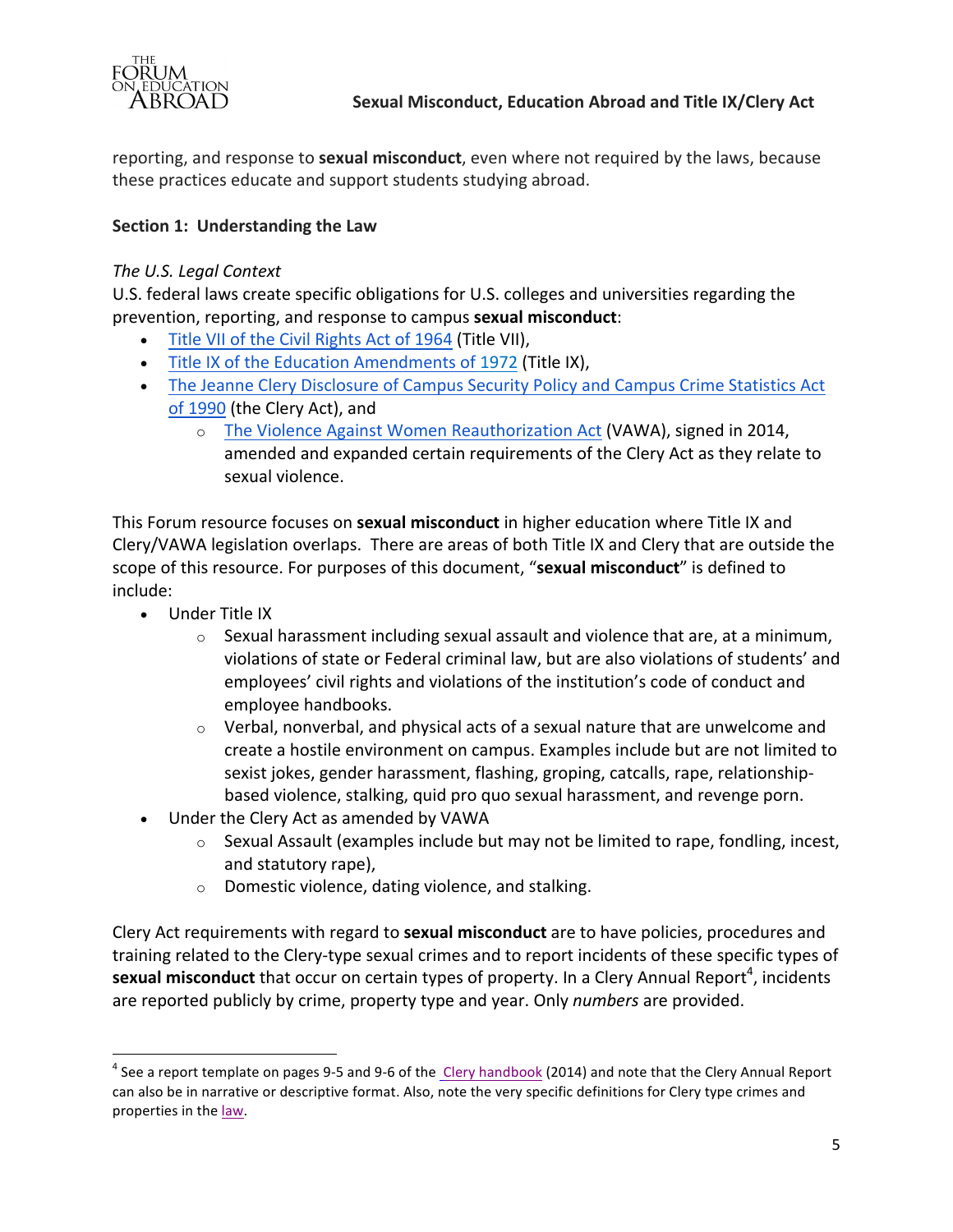

Title IX requirements for **sexual misconduct** are much broader than Clery Act requirements and include **sexual misconduct** outside of the Clery-type crimes (see definition of **sexual** misconduct above). The reach of Title IX is not limited by property type but instead applies to any sexual misconduct that creates a hostile environment on campus.<sup>5</sup> Title IX does not require a public Annual Report but does require internal instructional reporting with student name(s) attached. 6

# *The Education Abroad Context*

The law, at present, does not specifically address the management of a Title IX incident on a university-sponsored activity abroad. Limited official guidance is available on the Clery Act obligations on education abroad.<sup>7</sup> Yet, U.S. students are now aggressively educated on their rights and responsibilities at home regarding **sexual misconduct**; students maintain these expectations when they go abroad. Further, many campuses extend their policies on sexual **misconduct** to their education abroad programs, even where not necessarily required by law to do so, especially in relation to providing support to a **reporting individual**. How a particular U.S. college or university interprets its Title IX and Clery Act obligations, and how those obligations play out in education abroad at that institution, is highly dependent on institutional context and the legal and cultural frameworks in locations abroad.

In recognition of the variety of approaches U.S. college campuses are taking to comply with the requirements under both Title IX and the Clery Act (as amended by VAWA), this resource avoids a prescriptive approach to legal compliance and does not indicate how to comply with Title IX and Clery. $^8$  Instead, it presents suggested best practices and queries for Forum members to provide a framework inside which each organization can define, communicate and put into practice its own approach. Education abroad professionals should be mindful of the scope of their professional expertise and work in partnership with Title IX and Clery Act experts and with legal counsel.

# *International Law*

<u> Andrew Maria (1989)</u>

This document does not review laws outside of the U.S. that may overlap or conflict with Title IX and the Clery Act. However, it is important to note that neither law has jurisdiction over non-U.S. institutions that do not participate in U.S. financial aid programs. Thus, recommendations

<sup>&</sup>lt;sup>5</sup> Note that many campuses have trained their staff to report all cases of **sexual misconduct**, including any that have a *potential* to create a hostile environment on campus to the appropriate campus authorities so that a decision can be made as to whether the conduct creates an *actual* hostile environment on campus.<br><sup>6</sup> For more information on the recent history, specific requirements under both Title IX and the Clery Act please see

Supplement 1: Recent History of Title IX and the Clery Act as Amended by VAWA.

 $^7$  The Office for Civil Rights (OCR) has taken the position that Section 504, with the same jurisdictional scope of Title IX, does not apply abroad.<br><sup>8</sup> OCR, in a complaint against Arizona State (no. 08012047) took the position that VAWA does apply abroad.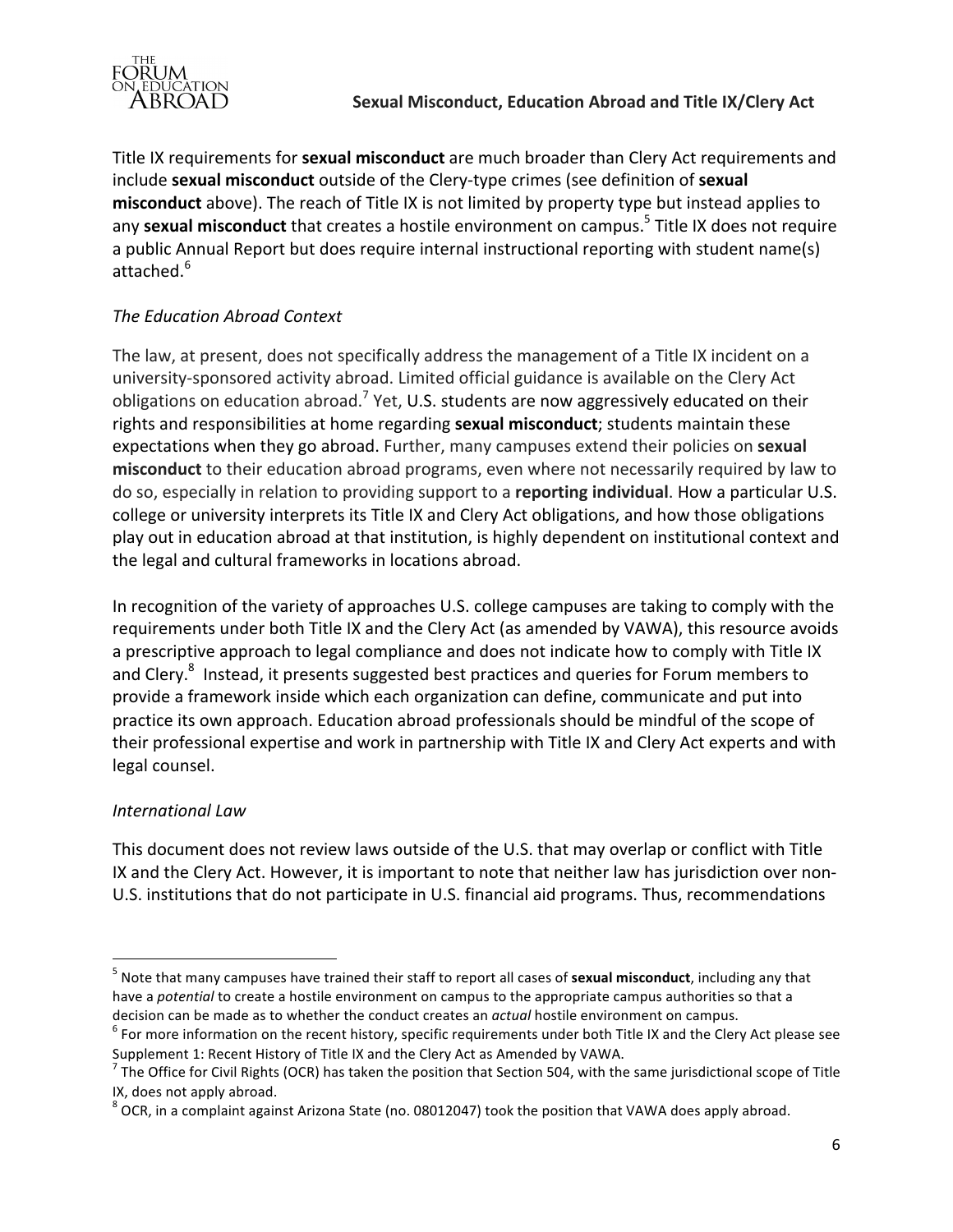

for non-U.S. institutions throughout the document should be read within the context of each institution's own legal structure and requirements.

# **Section 2: Pre-Compliance**

To develop effective policies and procedures with regard to **sexual misconduct** abroad, **home institutions** may first need to create mechanisms to document participation in international experiences, engage with their on-campus experts and stakeholders, identify individuals who will need specialized training, alert participants to their rights and responsibilities, and begin a dialogue with receiving partners.

# U.S. **Home Institutions**:

- Create mechanisms to know when any student  $-$  graduate or undergraduate, degreeseeking or non-degree seeking  $-$  is traveling abroad under university sponsorship, whether on an education abroad program or any other international experience (e.g., independent research, internship). Document the location, housing, dates, partners, and other details for each international experience.
- Identify all faculty and staff who accompany students abroad in the course of their institutional employment.
- Engage with on-campus stakeholders, (e.g., legal counsel, Title IX coordinator, student life administrators) to create institutional policy and procedure for **sexual misconduct** abroad. $9$
- Rely on Title IX experts on campus to determine who is a **responsible employee** or mandatory reporter required to disclose reports of sexual misconduct to the Title IX **Coordinator**.
- Ask the Clery Coordinator whether or not you operate, administer or sponsor education abroad programs that fall under Clery reporting requirements. Determine who is a **campus security authority (CSA)** who is responsible to collect and share certain incident data with campus police. $10<sup>10</sup>$
- Identify individuals who might be in a position to receive a disclosure of **sexual misconduct** and deem them **first responders**.
- Develop standard reporting language and format.
- Consult with Title IX experts about the campus approach to bystander training and discuss how it will be modified to the international context.
- Note: **Non-residential institutions** that provide or manage housing *only* for programs abroad must consider how a residential component may impact **sexual misconduct**

<u> Andrew Maria (1989)</u>

 $9$  Ongoing dialogue helps on-campus stakeholders understand the unique challenges and context of education abroad programs and ensures that education abroad office language, policies, and processes align with the campus sexual misconduct policy (shaped by Title IX and Clery). Small or one-person education abroad offices may need

even more support from their on-campus colleagues.<br> $^{10}$  Note this data does not include personally identifiable information.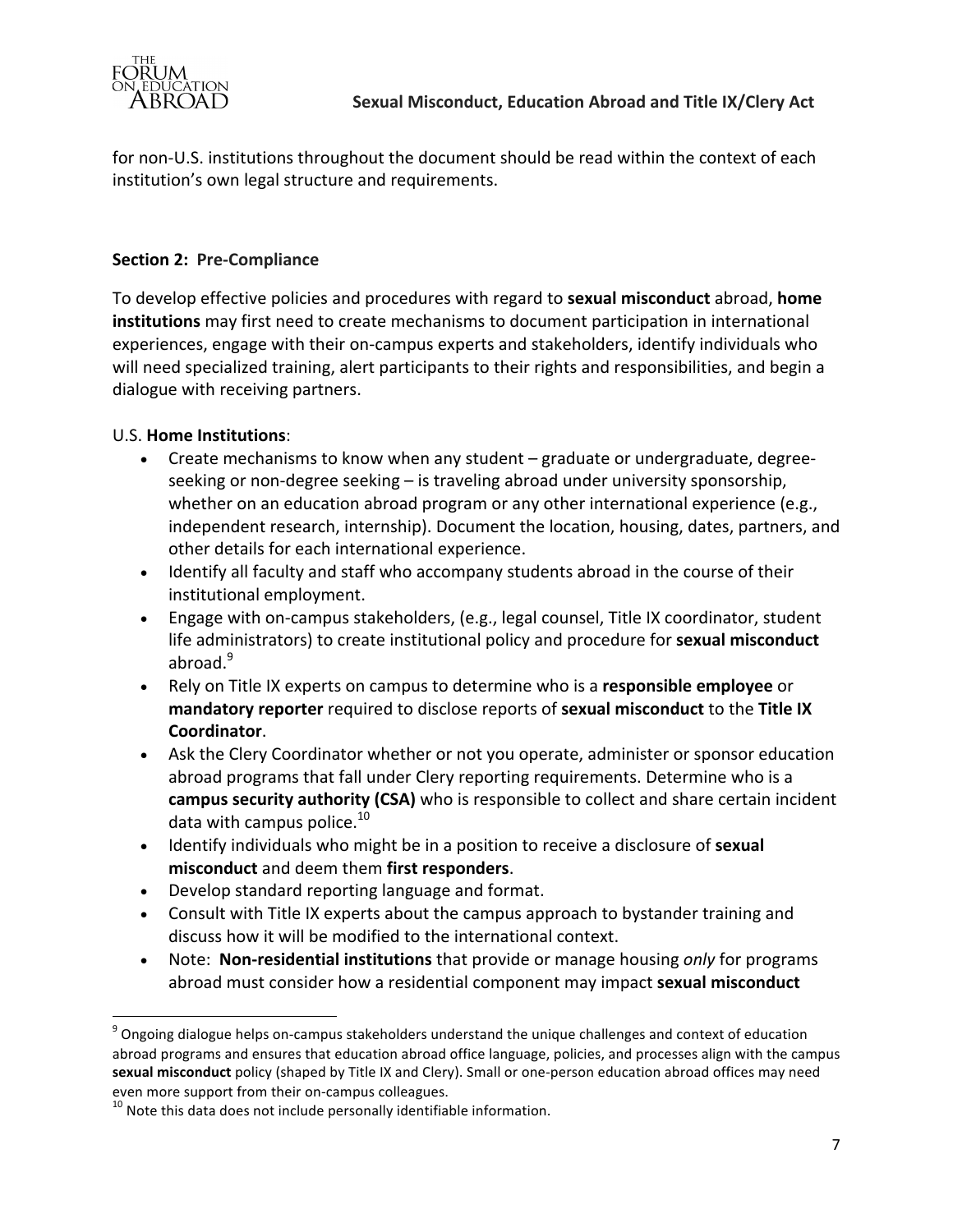

cases and determine how to respond to allegations in which both the reporting **individual** and **respondent** are resident in institutionally-controlled housing. It may be of value to consult with colleagues at residential institutions regarding residential-lifespecific policies and procedures related to **sexual misconduct.** 

• Identify **program providers** and **host institutions** with whom you will need to begin a dialogue regarding sexual misconduct abroad.

Queries:

- 1. How do you document international activities of all faculty, staff, and students?
- 2. Is your education abroad staff connected with on-campus experts in Title IX, the Clery Act, and/or student affairs?
- 3. What are your policies and procedures for **sexual misconduct** abroad? How are **sexual** misconduct incidents reported and in what format?
- 4. Have you identified individuals who may be called upon to respond to or report sexual **misconduct**?
- 5. Have you identified your **program provider** and **host institution** partners to begin a dialogue regarding **sexual misconduct**?

## **Section 3: Affiliations and Partnerships**

<u> Andrew Maria (1989)</u>

Education abroad relies on institutional partnerships to be successful. In the context of **sexual misconduct**, it is recommended that **home institutions** consult legal counsel and the Clery Act and Title IX experts when developing policies and procedures and/or when establishing affiliation agreements or contracts that codify expectations with program providers and/or **host institutions** (partners).<sup>11</sup>

**Host institutions** and **program providers** can seek to understand U.S. **home institution** concerns and requests relating to their **sexual misconduct** policies and convey their own cultural, institutional, and legal contexts. It is important to recognize that U.S. partners may be struggling to formulate their institutional response to these relatively new legal expectations; expectations may well evolve over the next few years as legal obligations in an international context become further established.

 $11$  U.S. institutions involved in partnerships or consortia with other U.S. institutions should consider how the issues and queries below might apply to them both as a home (sending) institution, and as a **provider/host (receiving)** institution, depending on the partner/consortia arrangements.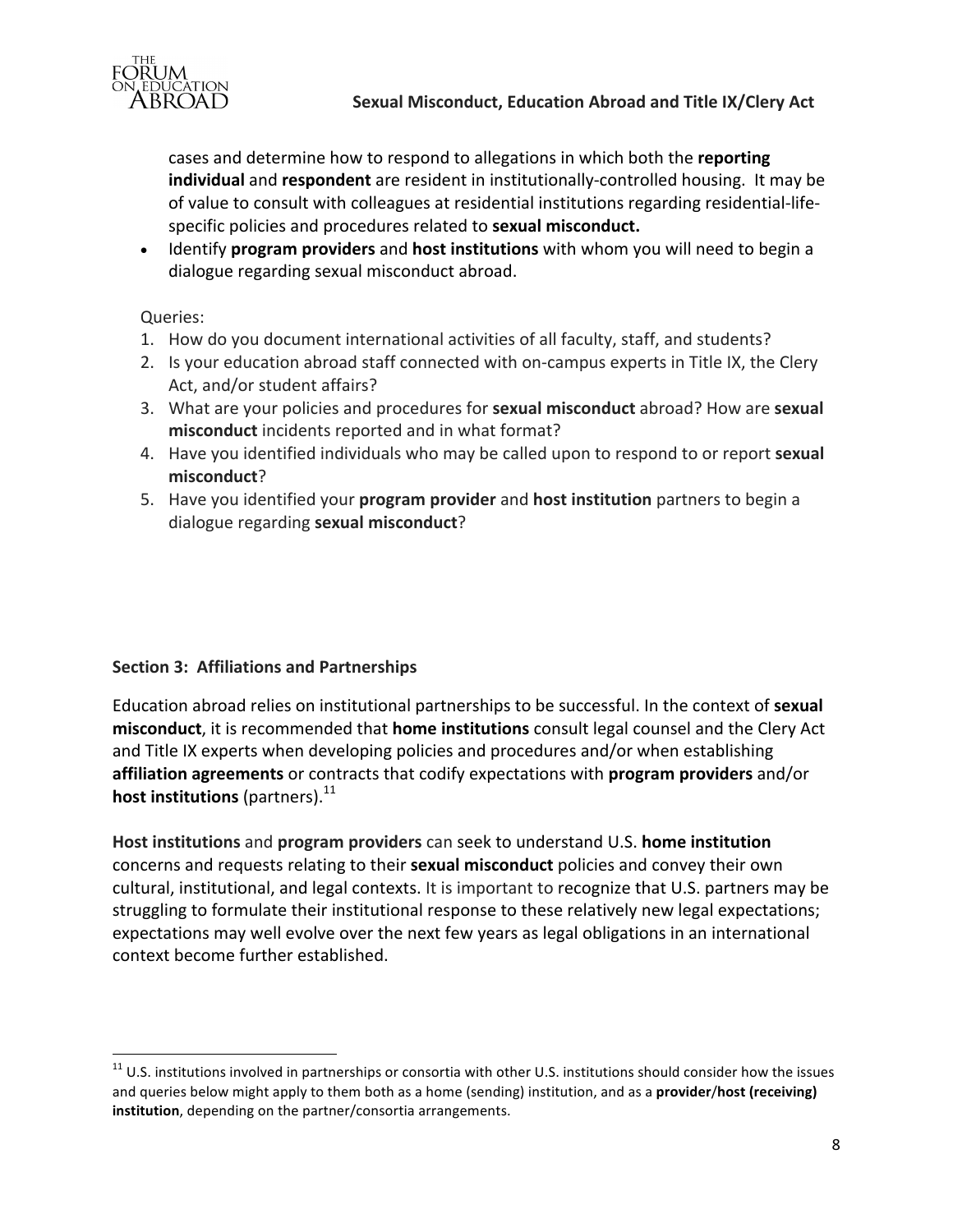

#### **Home Institutions:**

- Establish clear definitions of **sexual misconduct** in dialogue with partners and in contract negotiations.
- Convey institutional policies and legal obligations under Title IX and the Clery Act with regard to **sexual misconduct** abroad to partners.
- Facilitate open discussions with partners about the potential cultural, organizational, and legal issues related to incidents of **sexual misconduct** in the host country and how these issues may affect policies and procedures, educational programming for faculty and staff, and guidance provided to students.
- Establish clear expectations with partners on response, reporting, investigation<sup>12</sup> and adjudication of any incidents of **sexual misconduct** involving their students.
- Define whether partner faculty/staff are considered **responsible employees** or **confidential resources**.
- Work with partners to define student rights when reporting **sexual misconduct** with regard to **confidentiality** and reporting to the home institution.
- Ensure appropriate educational programming for partner staff and faculty on response and reporting of **sexual misconduct**.

Work with partners to conduct a "gap analysis" to identify conflicts between legal obligations and institutional policy with regard to **confidentiality** and duty of care. If gaps cannot be resolved to both parties satisfaction, each will need to consider if the partnership is viable.

Queries (for **home institutions**):

- 1. Have you defined **sexual misconduct** and conveyed to your partners your institutional expectations and legal obligations with regard to **sexual misconduct**?
- 2. Have you learned from your partners about their institutional policy and host country legal and cultural contexts?
- 3. Have you set clear expectations with partners for response, reporting, investigation and adjudication of any incidents of **sexual misconduct** involving students?
- 4. Have you identified partner **responsible employees** or **confidential resources**?
- 5. How do you ensure that students are informed of policies and procedures?
- 6. How do you ensure that staff and faculty are properly trained on support and reporting requirements?
- 7. How do you identify conflicts between home and host country legal obligations and institutional policy with regard to sexual misconduct and/or confidentiality?

## **Program Providers and Host Institutions**:

<u> Andrew Maria (1989)</u>

Create institutional policies and procedures for response to **sexual misconduct.** 

 $^{12}$  For more information on Distance Title IX investigation, please see the supplementary document on pages 27-29.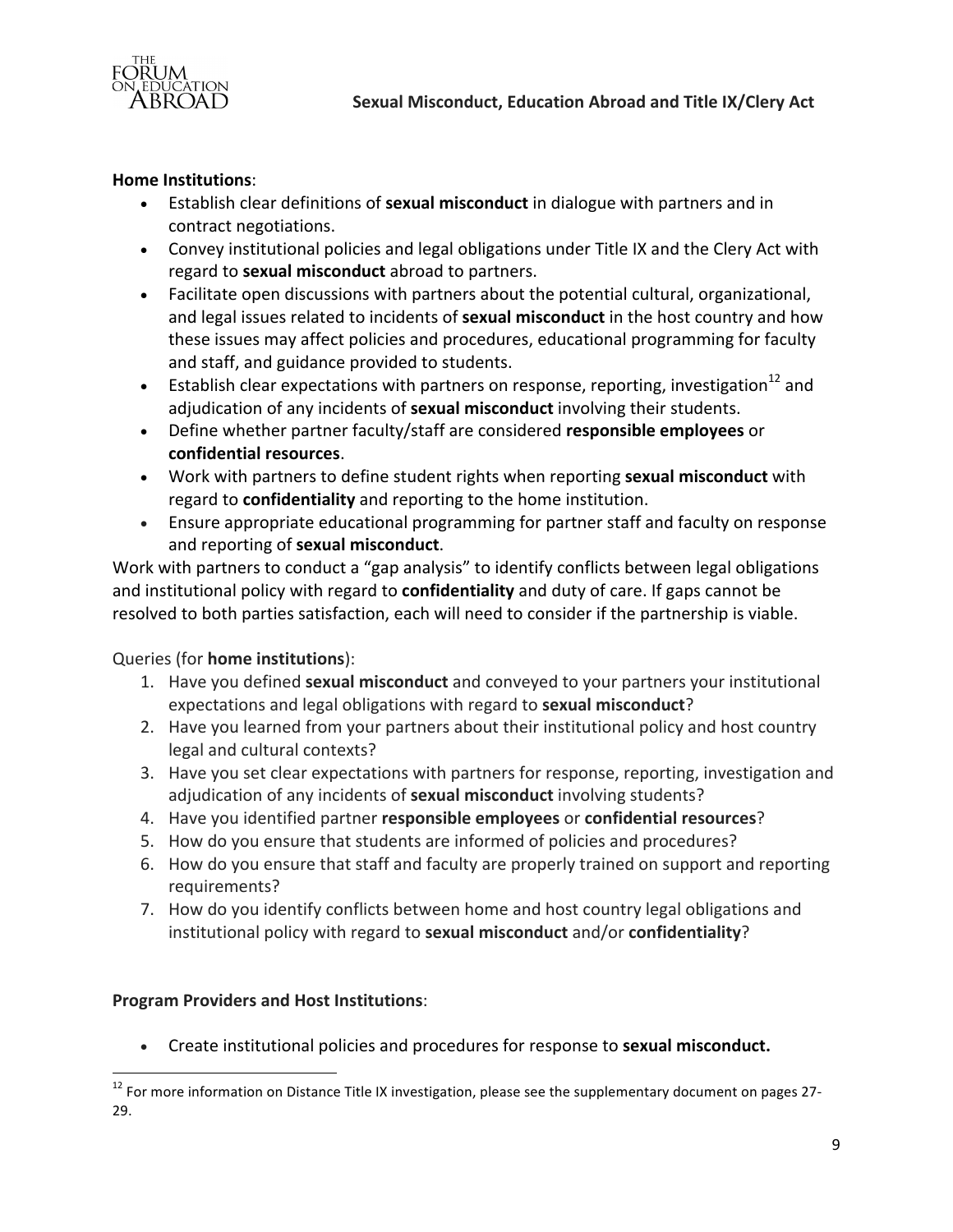



- Set clear expectations with partner **home institutions** on how to handle response, reporting, investigation and adjudication of any incidents of **sexual misconduct** and any limitations due to institutional and legal issues in the host country.
- Work with **home institutions** to conduct a "gap analysis" to identify conflicts between legal contexts and institutional policies. Acknowledge expectations and limitations on communications to maintain **confidentiality** of student incidents in accordance with local laws and institutional policies. If gaps cannot be resolved to both parties satisfaction, each will need to consider if the partnership is viable.
- Define whether faculty/staff are considered **responsible employees** or **confidential resources**.
- Ensure appropriate educational programming for staff and faculty for agreed-upon criteria for reporting and response.

# Queries (for **program providers** and **host institutions**):

- 1. What are your **sexual misconduct** policies and procedures?
- 2. Have you set clear expectations with **home institutions** on how reporting, reporting **individual** support, investigation, and adjudication of any incidents of **sexual misconduct** involving their students will be handled? How are incidents reported and in what format?
- 3. What are the limitations or restrictions on reporting to the **home institution**, due to **confidentiality** laws in the countries where you are operating and due to institutional policies?
- 4. How do you determine if someone at your organization can be considered a responsible **employee** for reporting or a **confidential resource** for a **home institution** student?
- 5. How do you ensure that staff and faculty are properly trained on support and reporting requirements?
- 6. Consider how the above queries would apply in cases where you are a member of a consortium or partnership of U.S. institutions, and receive/enroll students from another U.S. institution on programs sponsored/managed by your institution. What are your expectations of your U.S. institutional partners vis-à-vis Title IX incidents involving one of their students enrolling on a program sponsored by your institution, and their expectations of you?

# **Section 4: Student Advising and Orientation**

Advising and orientation are a collaborative effort among sending **home institutions** and receiving **program providers** and/or **host institutions**. Pre-departure and on-site advising and orientation should explain students' rights under the institutional **sexual misconduct** policies and address the context(s) in which such rights, responsibilities, or resources may be limited or differ from the on-campus Title IX environment. Information about rights, resources, and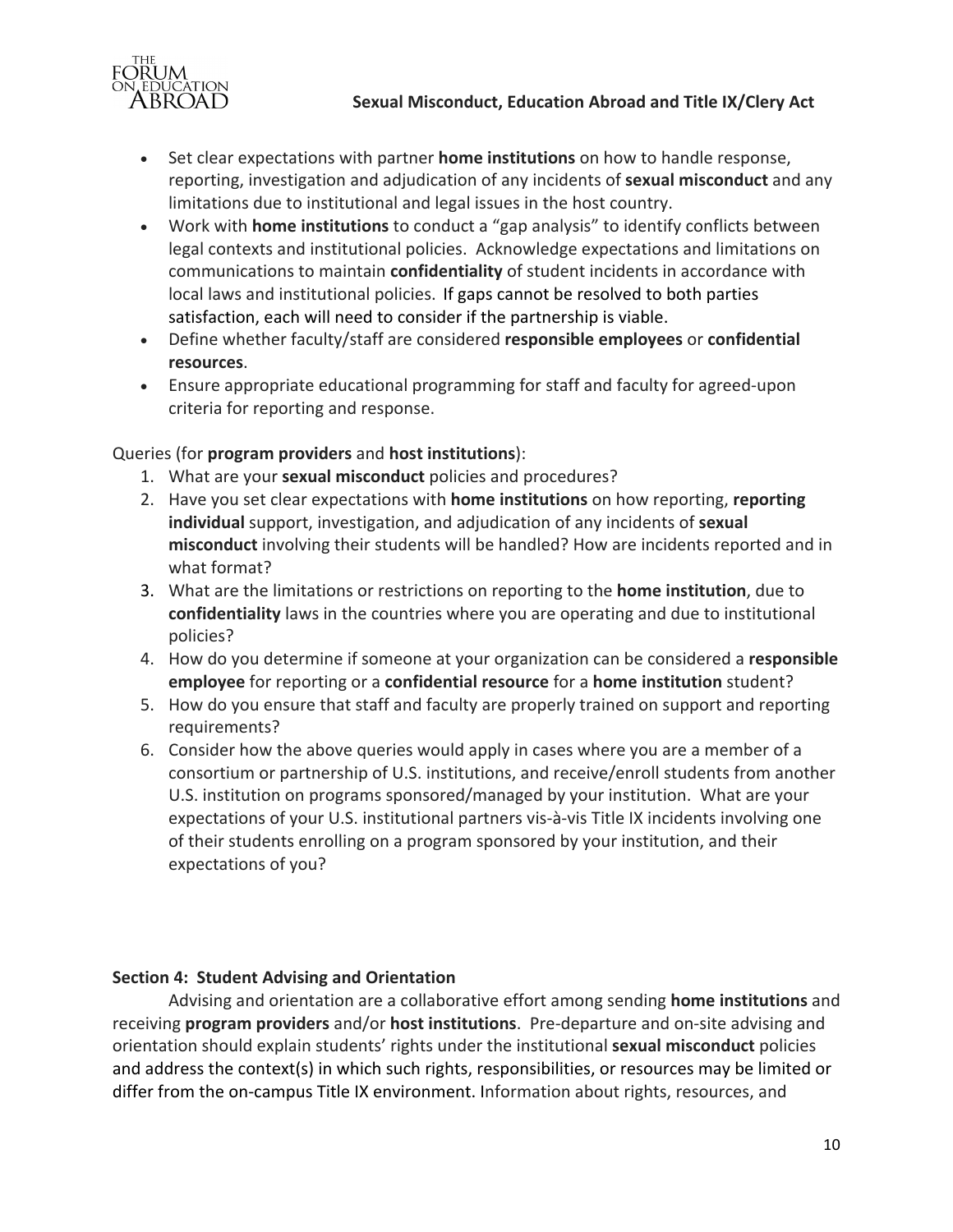

response for both **reporting individuals** and **respondents** should be provided both verbally and in writing.

# **Home institutions:**

- Work with the Title IX Coordinator to develop a resource for education abroad participants that informs students of their **sexual misconduct** rights and responsibilities.<sup>13</sup>
- Convey to students that cultural, institutional, and legal norms and procedures for responding to incidents of **sexual misconduct** will vary from the U.S. context while abroad in their host country, while certain rights remain intact under your institution's sexual misconduct policy.
	- $\circ$  American Citizens Services (ACS) staff at U.S. embassies or consulates can provide assistance in understanding how **sexual misconduct** is managed by local law enforcement and treated in the law.
	- o Members of the **Overseas Security Advisory Council**, a division of the Bureau of Diplomatic Security in the U.S. Department of State, can also contact a Research and Information Support Analyst for assistance in identifying local resources or to liaise with the nearest embassy or consulate.
	- $\circ$  In addition to ACS employees, local faculty and staff are excellent resources in helping to navigate the pros and cons of reporting sexual misconduct to local law enforcement.
- Offer students pre-departure orientation that prepares them for the risks<sup>14</sup> of **sexual** misconduct in their host country and offers guidance on how to minimize these risks.
	- $\circ$  Ask Title IX experts and former participants to assist in materials development. If there are faculty or staff with applicable expertise, such as in gender studies or with a long history of their own travel to diverse locations where these risks are present, invite them to be a part of this process.
- Make students aware of **confidential resources**<sup>15</sup> that are available in the U.S. in case of **sexual misconduct**.

<sup>&</sup>lt;u> Andrew Maria (1989)</u>  $13$  If the institution lacks the capacity to develop such a resource from scratch, consider adding relevant international content to existing information developed for students on campus.

 $14$  Share information about specific locations that posed risk to students in the past. For example, "based on an act of sexual misconduct two years ago, there are CCTV cameras in the lobby to make it clear that anyone who enters our facilities will have their identity recorded."

<sup>&</sup>lt;sup>15</sup> Students may report an assault that occurred at home. In this case, the same response mechanism would apply and focus on providing the student any requested medical or mental health services as well as access to university officials on the home campus should they wish to have the perpetrator held accountable. Sometimes, students don't want to talk about **sexual misconduct** abroad until they return to campus. Many institutions even offer specific services to support *reporting individuals* through Student Affairs, Campus Health Services, or a Women's Center. A detailed description of services is usually available on their websites.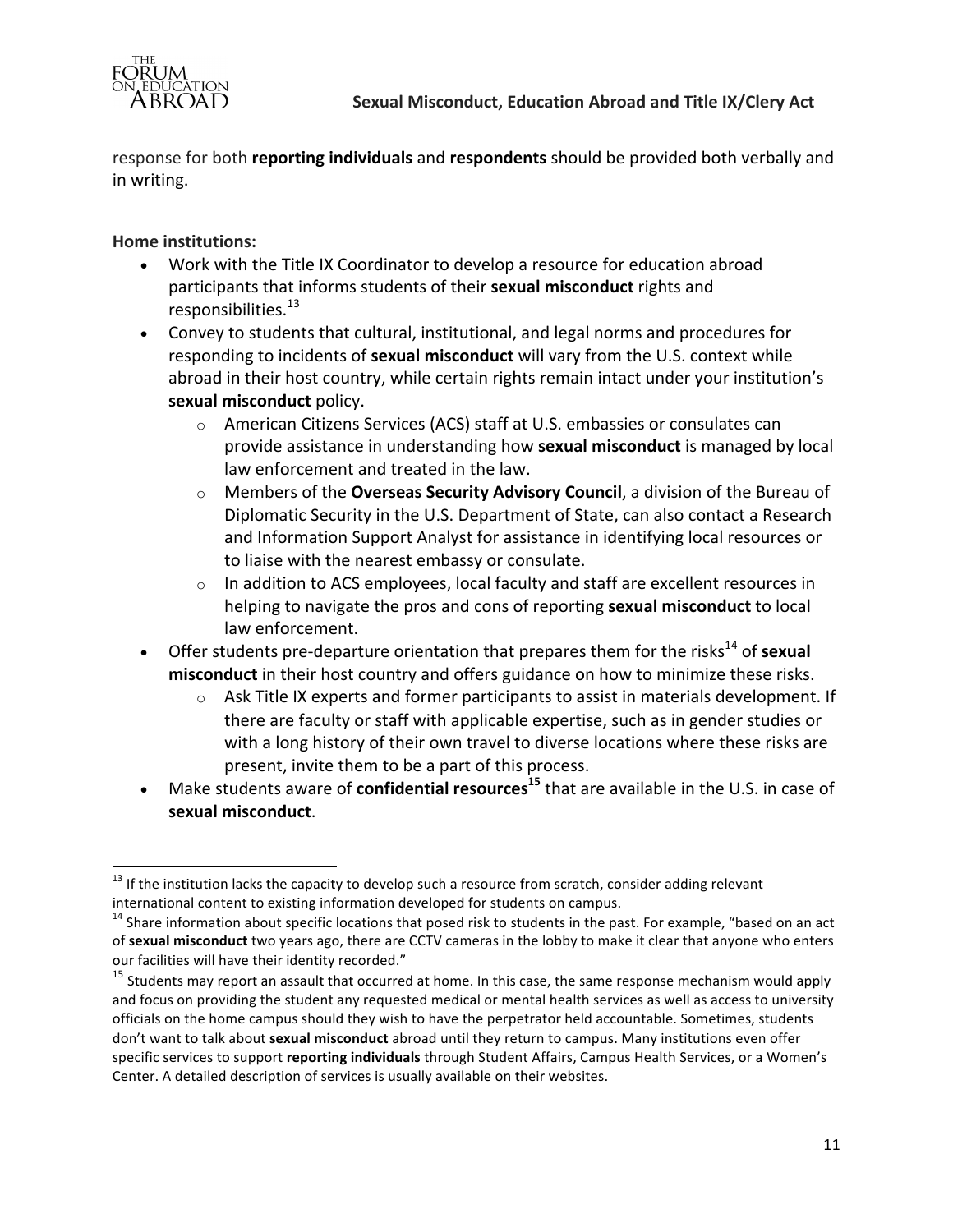

- $\circ$  Phone 24/7 crisis hotlines in your community to gauge willingness or ability to respond to overseas inquiries. Offer to train employees on sexual misconduct that occurs in the education abroad setting.
- $\circ$  See the Links section for international organizations that provide resources for survivors of **sexual misconduct**.
- Explain how response, reporting, investigation and adjudication of any incidents of sexual misconduct are handled by the home institution.

## Queries (for **home institutions**):

- 1. How does your organization ensure that students are informed of their rights and responsibilities under your **sexual misconduct** policies?
- 2. How do you convey the differing cultural, institutional, and legal contexts abroad?
- 3. How is information regarding the risks of **sexual misconduct** incorporated into your predeparture information?
- 4. How does your student advising process ensure that students are informed of **confidential resources** and of the institutional process for reporting, investigating, and adjudicating incidents of **sexual misconduct**?

# **Host Institutions** and **Program Providers:**

- Offer students on-site orientation that prepares them for the risks of **sexual misconduct** in the host country and offers guidance on how to minimize these risks.
- Help students to understand, in advance of (and, as appropriate, again in the event of) an incident disclosure, the cultural norms around dating and sexuality and legal definitions of **sexual misconduct** in the host country.
- Make students aware of **confidential resources** in the host program location, should they require support but not wish to file a complaint.
- Explain how response, reporting, investigation, and adjudication of any incidents of **sexual misconduct** are handled, including communication with the student's **home institution** and/or emergency contact.
- Alert students who don't want parents to know about the incident that insurance claims may automatically go to a parent's home address for medical/psychological services administered abroad.

## Queries (for **host institutions** and **program providers**):

<u> Andrew Maria (1989)</u>

1. How does your on-site orientation present information about the risks of sexual **misconduct**, advise students about how to minimize those risks, and provide students with context for the cultural norms<sup>16</sup> and legal definitions related to dating, sexuality, and **sexual misconduct**?

 $16$  Commonly, education abroad participants raise questions about certain behaviors as they relate to sexual misconduct and the host culture (e.g., catcalling). Following such a conversation, if a student feels they have experienced harmful conduct, then the behavior should be reported under established sexual misconduct reporting procedures and the student should be provided support resources, even if such behavior is common in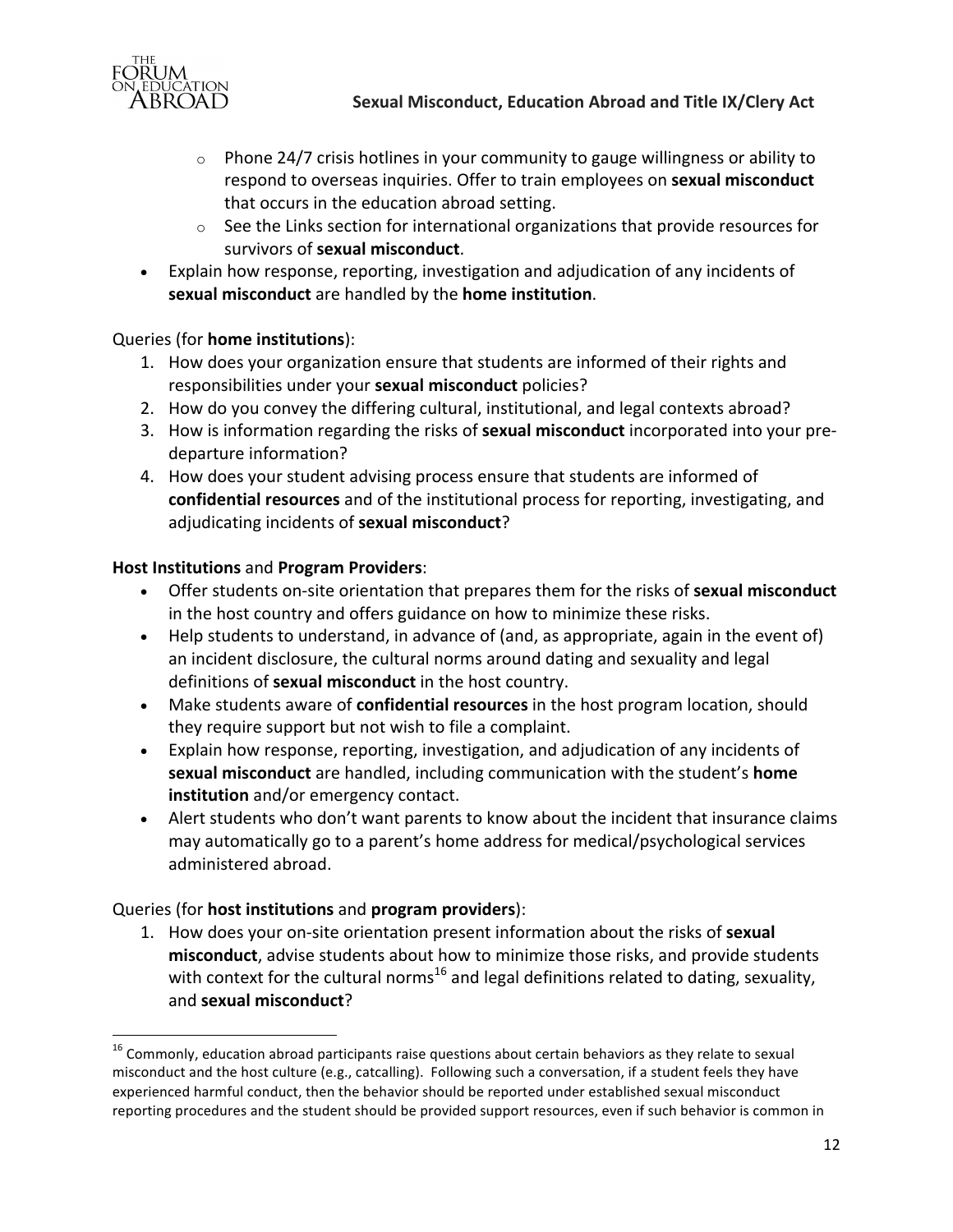

2. How does your student advising process ensure that students are informed of **confidential resources** available to them, and of the institutional process for reporting, investigating, and adjudicating incidents of **sexual misconduct** – including policies regarding communication with the student's **home institution** and emergency contact?

# **Section 5: First-Responder Educational Programming for Faculty and Staff Abroad**

U.S. institutions, providers, or host institutions are urged to develop effective policies, educational programming, and protocols for **sexual misconduct** incident first response.

#### U.S. **Home Institutions**:

<u> Andrew Maria (1989)</u>

- Rely on Title IX, Clery and student service experts on campus to develop educational programs and materials specific to education abroad **sexual misconduct first responders**.
- Adapt protocols that address the role and breadth of responsibility of the individual being trained as a responder. Title IX experts can help education abroad faculty and staff understand their responsibilities and their professional limits. For example, it is never advised to engage in a counseling role when one is neither trained nor licensed to do so.
- Define and communicate the institutional understanding of **privacy**. Through training, institutions can help first responders understand the contexts in which they must report **sexual misconduct** incidents and to whom. Materials can be developed to provide language a **first responder** can use to explain this responsibility to report as well as to interrupt the disclosure and re-direct a student to **confidential resources** if the student does not want the report recorded by the institution.
- Emphasize that the most important role of a faculty or staff member who receives a disclosure is to take the matter seriously, help the **reporting individual** understand his/her options, and report as required to the Title IX Coordinator. Institutions can model appropriate responses to a disclosure of **sexual misconduct** and provide language that conveys compassion, empathy and support. Helping someone know what to say as well as what NOT to say, is equally useful.
- Consider identifying deputy **Title IX coordinators** for programs with a permanent overseas presence. Permanent, full-time, on-site staff may have a greater role in providing first response and ongoing service to the **reporting individual**, particularly if they are classified as a deputy **Title IX coordinator**. He or she may draft and distribute the Title IX letter, explain institutional procedures related to a formal complaint, and/or assist with an investigation, etc. Education abroad programs with no permanent on-site staff should develop a process to rely on **home institution** Title IX staff.

the cultural context. While the local resource person should strive to help the participant understand typical behavior in the culture, he or she should also recognize that different students will respond differently to the same behavior, take care to validate the student's response, and err on the side of reporting and support.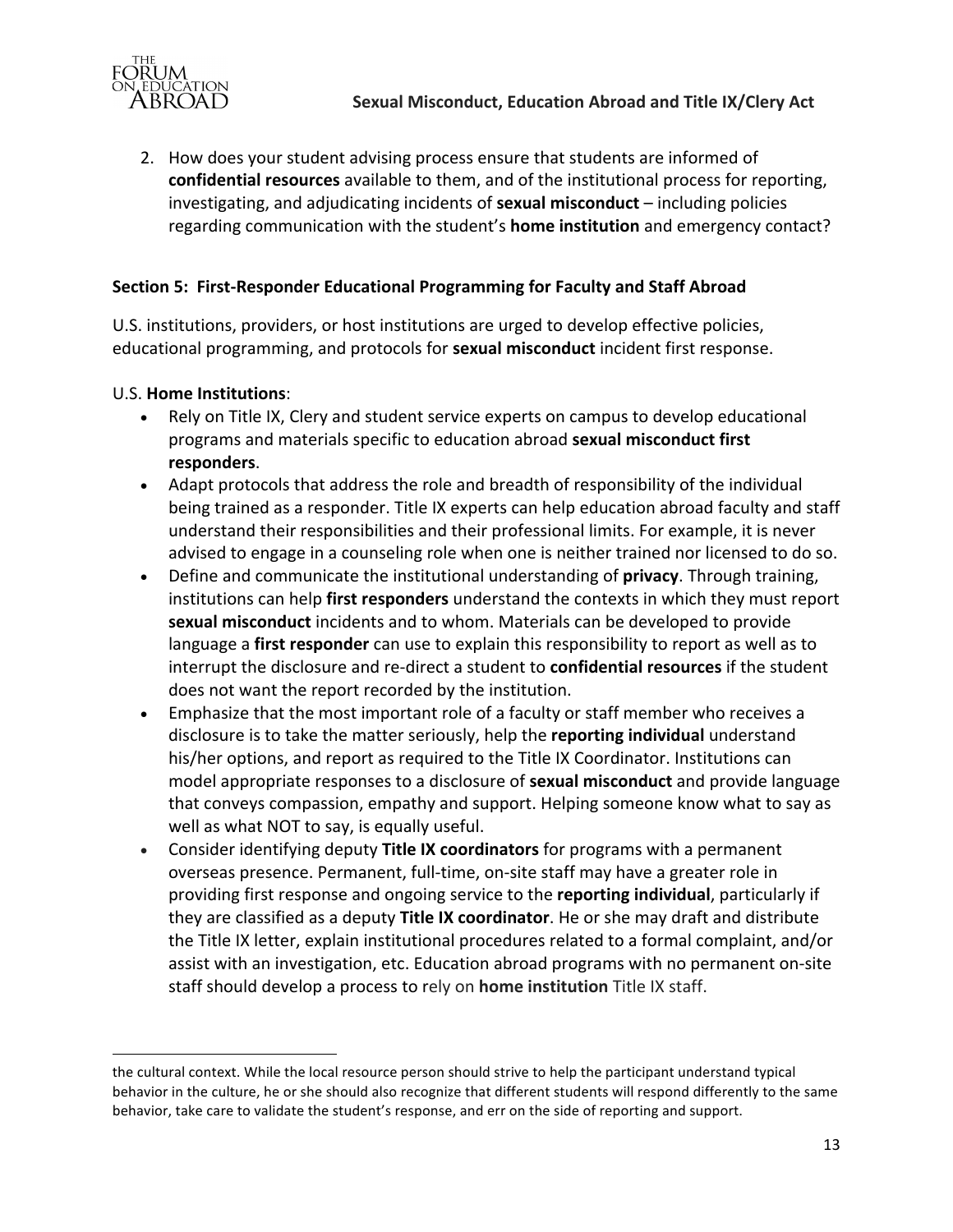

Home Institutions, in collaboration with any on-site staff, Host Institutions or Program **Providers**, should

- Learn about the risk culture for **sexual misconduct** and resources for assistance in the host country.
- Help faculty and staff to gain familiarity with cultural, institutional and legal issues related to dealing with incidents of **sexual misconduct** and the protection of the rights of **reporting individuals** and **respondents**, including the U.S. embassy and consular services. Evaluate whether it would be appropriate to include local police.
- Develop a medical management plan in concert with the institution's international medical assistance and insurance **provider** that is survivor-centric. Pre-identify medical facilities that specialize in responding to sexual assault and culturally sensitive counseling resources.
- Identify, in advance of need, a variety of resources, in person or in print, to offer support to a reporting individual. Some examples include local resources, such as victims support programs, host campus resources, recommendations from your medical or security assistance **provider**, the nearest U.S. embassy or consulate, and trusted colleagues.

## **Host Institutions or Program Providers**

- Discuss **sexual misconduct** policy requirements with U.S. **home institution** partners in order to understand their requirements, to what extent you can or cannot support their requirements, and where there may be conflicts between the school's policy and your local/national laws and regulatory frameworks.
- Develop educational programming for staff who interact with U.S. students that addresses reporting and **first responder** issues, and particularly addresses any differences that may exist between local policy and U.S. student expectations around issues such as private vs. confidential supports, referring students to confidential supports, and legal/law enforcement and/or medical/counseling referral options and requirements.
- Develop educational programming about how to accept a disclosure from a student, and how to let students know if their **home institution** will be notified in case of disclosure.
- Have a protocol in place to separate a **reporting individual** from the **respondent** (e.g., adjustments to respondent housing or class schedule) as needed and to the degree possible in the context of local laws and institutional policies. The protocol should also address other interim measures or supports that may be necessary for one or both parties (e.g., extension of assignment deadlines, postponement of exams, modifications to travel requirements).

## Queries:

1. What protocols does your institution have in place for identifying and supporting first **responders**?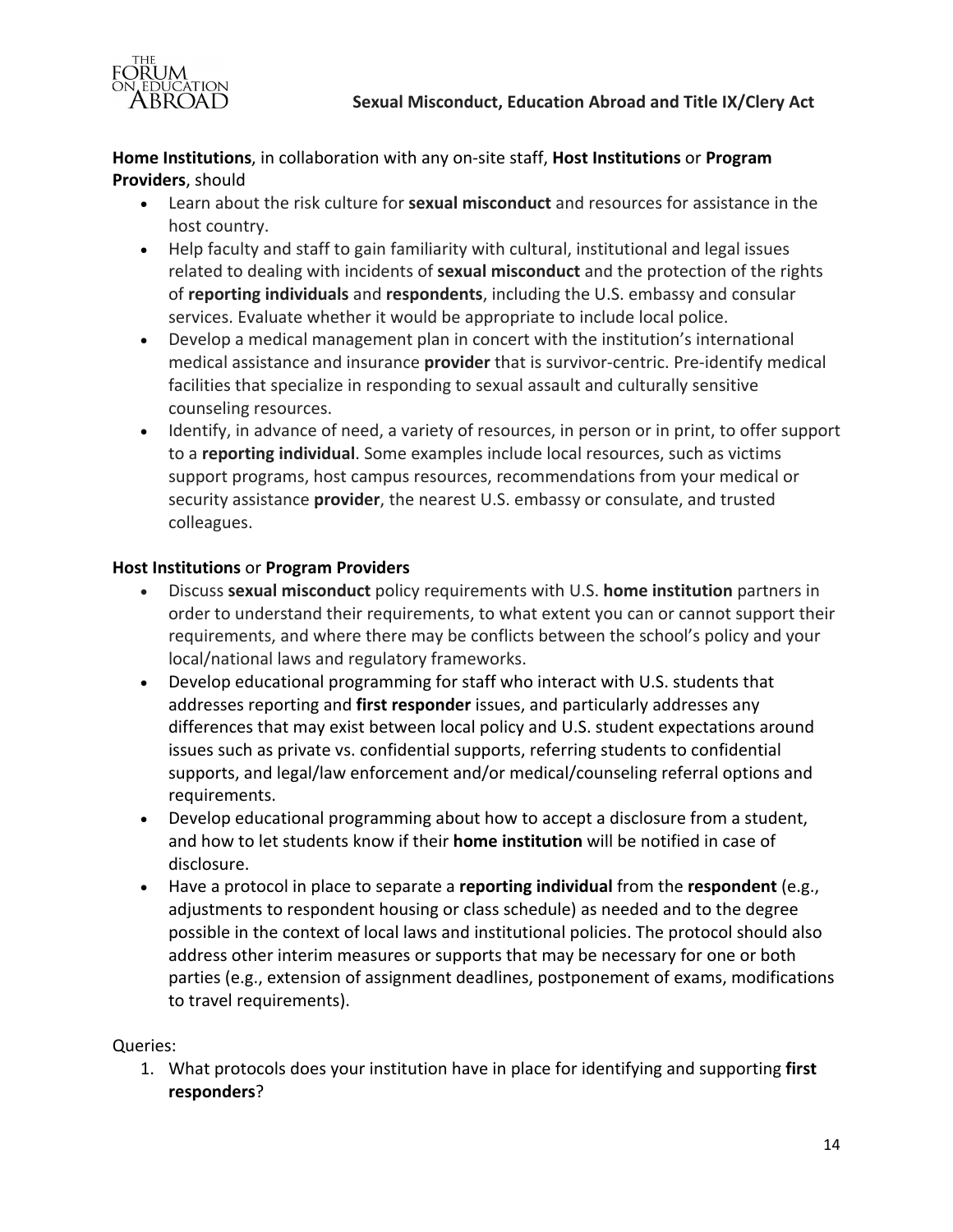

- 2. What are your faculty and staff roles (e.g., first responder, deputy Title IX coordinator, **confidential resource, mandatory reporter**)? Have you tailored and offered first **responder** educational programming for these individuals within the scope of their responsibilities?
- 3. Does your institution have a medical management and counseling services plan for sexual assault and have you identified relevant resources in the host country for treatment and support?
- 4. Do **home institution** and **host institution** educational programs align with one another?
- 5. What protocols exist for separating a **reporting individual** from the **respondent** while the incident is under investigation?

# **Section 6: Communicating Policies and Procedures**

<u> Andrew Maria (1989)</u>

A key element in responding to sexual misconduct abroad is transparently communicating policies and procedures to parents/families and the broader public.

Prior to an incident, **Home institutions, Host Institutions** or **Program Providers** should:

- Inform the public, including parents and other community members, how the organization handles response, reporting, investigation and adjudication of any incidents of **sexual misconduct** on their website.
- Include information on the web and in conversations with interested parties and the public about **FERPA/HIPAA** and/or other applicable local/national **privacy** laws<sup>17</sup> regarding limitations on communications about specific student incidents and efforts to maintain student **privacy**.
- Include information on the web and in conversations with interested parties and the public about how students identify their emergency contact(s), the organization's emergency contact notification process and insurance benefits for reporting individuals.
- Explain that the cultural, institutional, and legal issues related to dealing with incidents of **sexual misconduct** vary greatly from country to country and that these issues may have an impact on local aspects of response, reporting, investigation and adjudication of any incidents of **sexual misconduct**.

As an incident is under investigation, **Home institutions**, **Host Institutions** and **Program Providers** should:

<sup>&</sup>lt;sup>17</sup> Note that FERPA, HIPAA, and state privacy laws do not inherently conflict with an institution's requirements under Title IX and Clery. Clery doesn't include the names of impacted individuals in any public reporting so privacy is built in. Title IX has no public reporting requirements and offers a respondent both confidential and nonconfidential options. Though Title IX requires some individuals to report specific information about a student, these reports are within the institution and thus would fall under the FERPA allowance for internal institutional communication with those who *need to know*. Where a state law is implicated, as a general rule, federal laws (including Title IX and Clery) would supersede the state law. Consult your legal counsel with specific questions about the overlap of these laws and how to comply.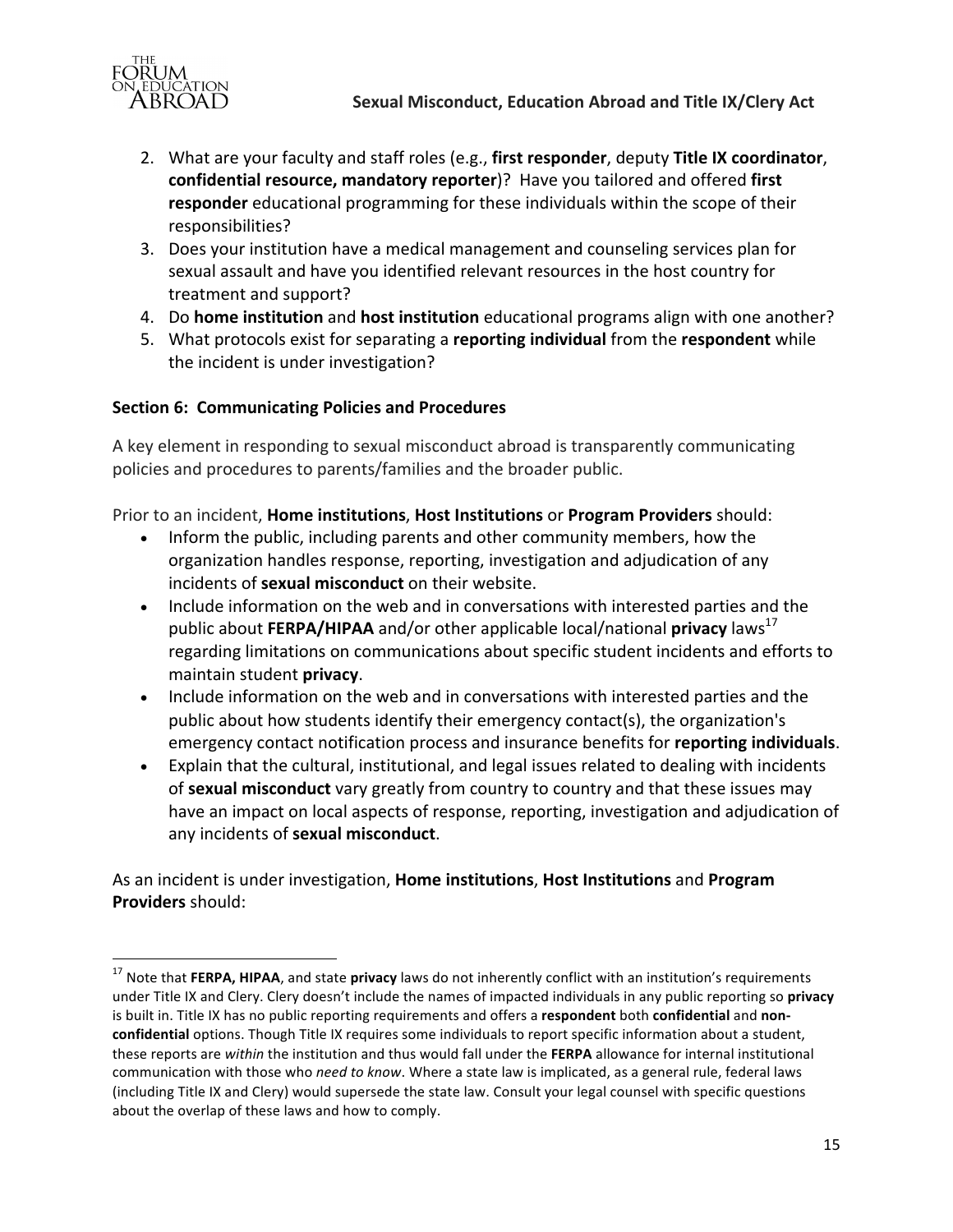

- Communicate only with the student(s) involved, those expressly permitted by the student, and essential support and reporting personnel.
- Share process and resource information only (i.e., no specifics of the incident) when communicating with anyone other than the **reporting individual** and/or **respondent**
- Establish a point person for any external communication (e.g., responses to press inquiries).
- Commit, as possible within institutional policy and legal frameworks, to informing sending institutions of events that impact their students in a timely manner.
- Follow best practices within local legal contexts of issuing **timely warnings** to the student body in general about any threat in their community.<sup>18</sup>

# Queries

<u> Andrew Maria (1989)</u>

- 1. How are your organization's **sexual misconduct** policies (for response, reporting, investigation, adjudication, and communication) conveyed to external constituents?
- 2. How does your organization convey communication policies with regard to confidentiality and privacy to external constituents?
- 3. Does your website include information on insurance benefits and other resources pertaining to **sexual misconduct** incidents?
- 4. How do you ensure that faculty and staff are trained to understand the organization's communication policies and limits with regard to **confidentiality**, privacy, and U.S. or host country legal restrictions?
- 5. How does your organization collect emergency contact information from participants and communicate with emergency contacts if an incident has occurred?
- 6. What are your organization's policies for how **timely warnings** are written and issued? How are those policies applicable (or not applicable) in the local legal and cultural context abroad?

<sup>&</sup>lt;sup>18</sup> Timely Warnings are not issued when the perpetrator is in custody. Warnings should be crafted in a manner that shows sensitivity to the **reporting individual**. Campus police or security make great effort to craft appropriate messages; contact them for guidance.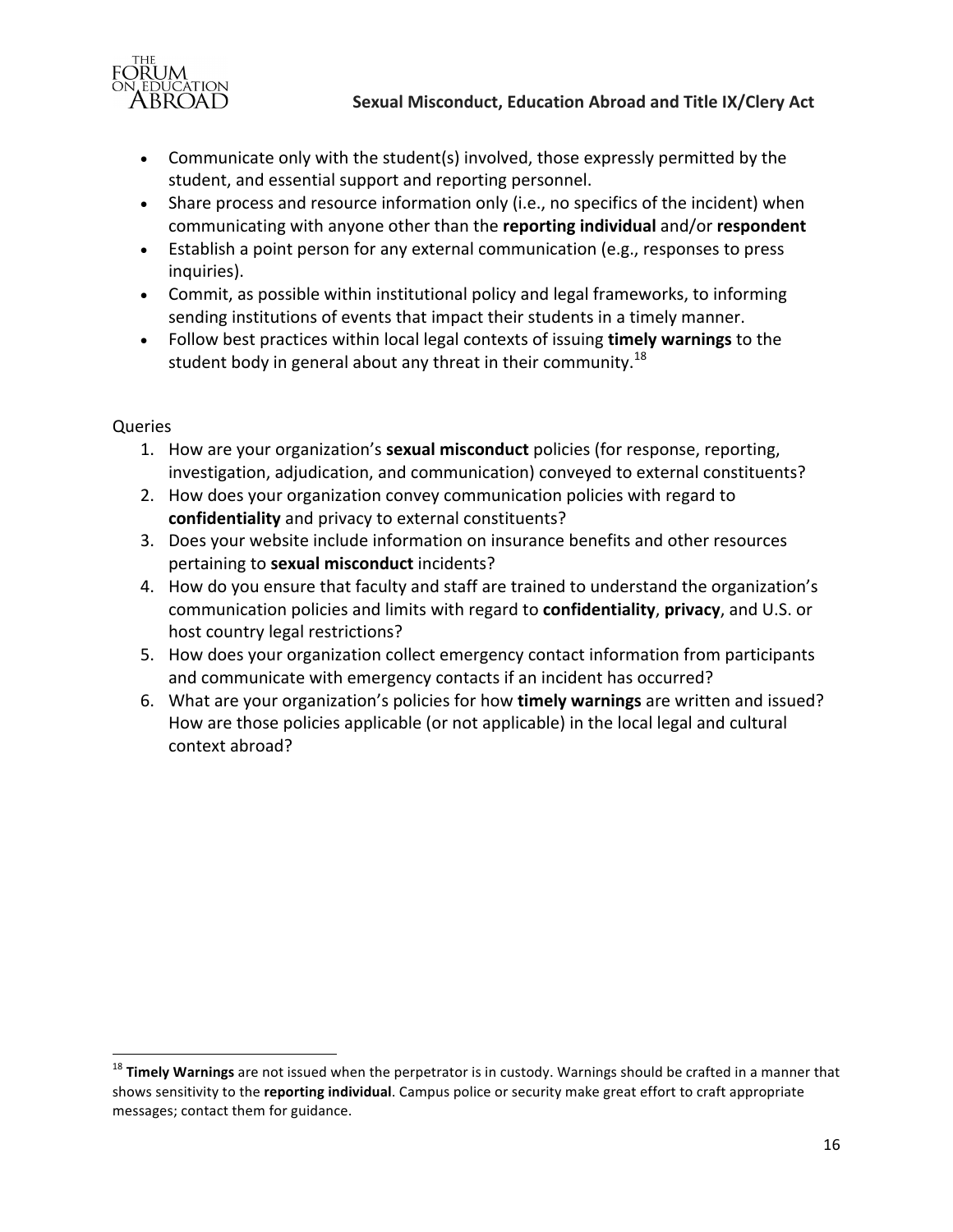

# **Definitions19**

<u> Andrew Maria (1989)</u>

**Affiliation Agreement** - Arrangement, usually in writing, between a **home institution and an education abroad provider** or **host institution**. The affiliation may take many forms. Examples range from a loose relationship giving the **provider**'s programs a higher profile on the home campus, to relationships outlining very specific responsibilities and privileges on both parts, to formal membership in a consortium.

**Campus Security Authority\* [Clery Act]**: A college or university officer who has significant responsibility for student and campus activities, is a member of the campus police or security department, or has been designated by the institution in its campus security policy as an individual to which students and employees should report criminal offenses and/or sexual harassment. (Note: Most campuses have several CSAs, and they collect incident reports for the units or divisions that they oversee, including international programs. A faculty leader for a short-term program may be considered a CSA. A permanent resident director may also be a CSA. Institutions that provide extensive international opportunities should consider designating an employee to work with the Clery Coordinator to develop an efficient process for international compliance).

**Confidentiality:** A set of rules or ethics, often expressed in the form of a promise, which restricts or limits disclosures of certain types of information.

**Confidential Resource\* [Office for Civil Rights April 2014 Q&A]:** A resource that is not obligated to report information that is given to them. This allows the client to explore his or her options in a non-pressure environment in order to make informed decisions. The only exceptions to this rule are in cases that involve imminent risk of serious harm, emergent hospitalization, or a court order. While specific information may be kept confidential, these incidents may be counted for statistical purposes, as per the Clery Act. (See source.) Each campus will identify, by policy, which staff members are confidential resources but examples may include counselors, clergy, the ombudsman, sexual violence center staff, or women's center staff.

**FERPA/HIPAA:** The Family Educational Rights and privacy Act (FERPA) protects the privacy of student educational records and the Health Insurance Portability and Accountability Act (HIPAA) protects the **privacy** of health records.

First Responder: In the Title IX context, the first person to receive a disclosure of sexual **misconduct** and to provide or aid in the delivery of assistance.

**Home Institution** (or **Home School**) - The educational institution in the U.S. where an education abroad student is a continuing student, usually working toward the completion of a degree. **Host Institution** (or **Host School**) – The institution that the education abroad student attends while abroad.

<sup>&</sup>lt;sup>19</sup> Definitions marked with an asterisk are taken from external legal sources such as legislation, Department of *Education memos, etc., with the source(s)* of the definition noted in brackets. Definitions not marked with an asterisk are from The Forum's Glossary, or were developed by the working group for the purposes of this document.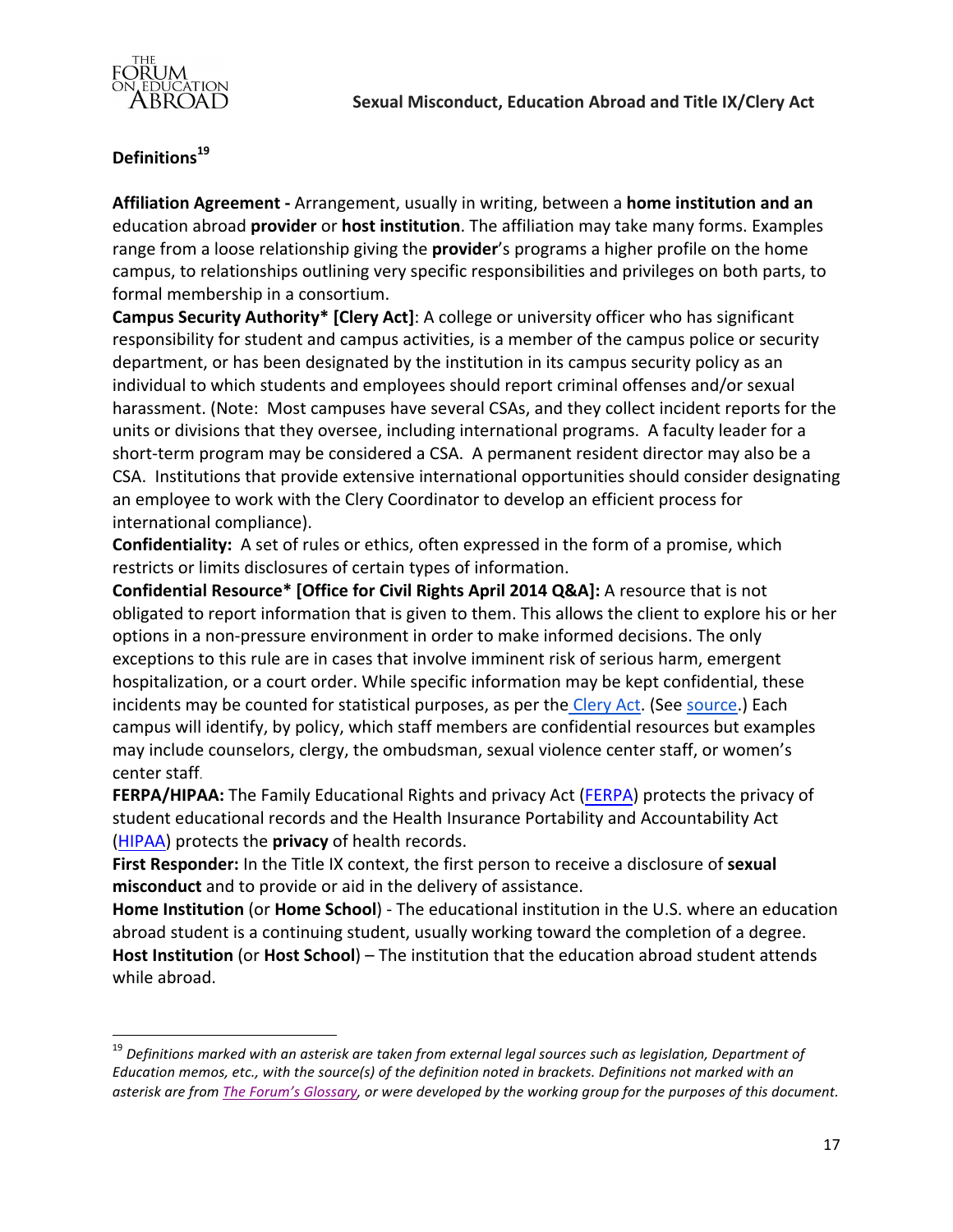

**Non-confidential resource\*:** A resource person, identified by University policy, who is required to report incidents/violations and take legal, disciplinary or other action accordingly. (See source.)

**Non-residential institution:** In this context, a U.S. college or university that does not provide any institutionally-owned or institutionally-managed housing for students.

**Overseas Security Advisory Council:** (OSAC) it is a division of the Bureau of Diplomatic Security in the U.S. Department of State to provide security information sharing for U.S.-based entities with operations or individuals [traveling] abroad. While each constituent organization can have only one point-of-contact (POC), this individual can confer membership on an unlimited number of participants within their organization. OSAC shares information in a variety of ways, including twice daily emails summarizing security incidents worldwide and upcoming OSAC-sponsored events or informational products. Members can also contact a Research and Information Support Center (RISC) regional analyst to discuss specific safety or security concerns. OSAC also sponsors a number of regional and sector-specific listservs, such as the AWG, which facilitates collaboration, networking and benchmarking on safety, security and health issues regarding college or university-sponsored international travel. For more information about OSAC, including instructions on how to join, visit their website.

**Privacy:** A person's right to control access to his or her personal information.

**Program Provider** (or simply **Provider**) – An institution or organization that offers education abroad program services to students from a variety of institutions. A program provider may be a college or university, a nonprofit organization, a for-profit business, or a consortium. **Reporting Individual:** In this context, the person who claims to be the victim of sexual misconduct and reports the crime to the police or officials responsible for investigating the crime.

**Respondent:** In this context, the person alleged to be the perpetrator of sexual misconduct. **Responsible Employee\* [Office for Civil Rights April 2014 Q&A] (Note: Some institutions may** instead use the term **mandatory reporter**): Any employee who has the authority to take action to redress sexual violence; who has been given the duty of reporting incidents of sexual violence or any other misconduct by students to the Title IX coordinator or other appropriate school designee; or whom a student could reasonably believe has this authority or duty. As a result, faculty and staff considered **responsible employees** must also be instructed on how to respond to the disclosure of a sexual assault, and in particular, where to refer *reporting* **individuals** for support services, including medical care. These instructions must also include techniques to help the employee interrupt a disclosure and allow the student to be re-directed to a **confidential resource** if the **reporting individual** does not wish to involve the institution in the recovery process.

**Sexual Misconduct:** "Sexual Misconduct" is frequently used as an umbrella term used by colleges and universities in relation to Title IX. For purposes of this document, "sexual misconduct" will be used broadly to include:

- $\bullet$  Title IX
	- $\circ$  Sexual harassment including sexual assault and violence that are at minimum, violations of state or Federal criminal law, but are also violations of students' and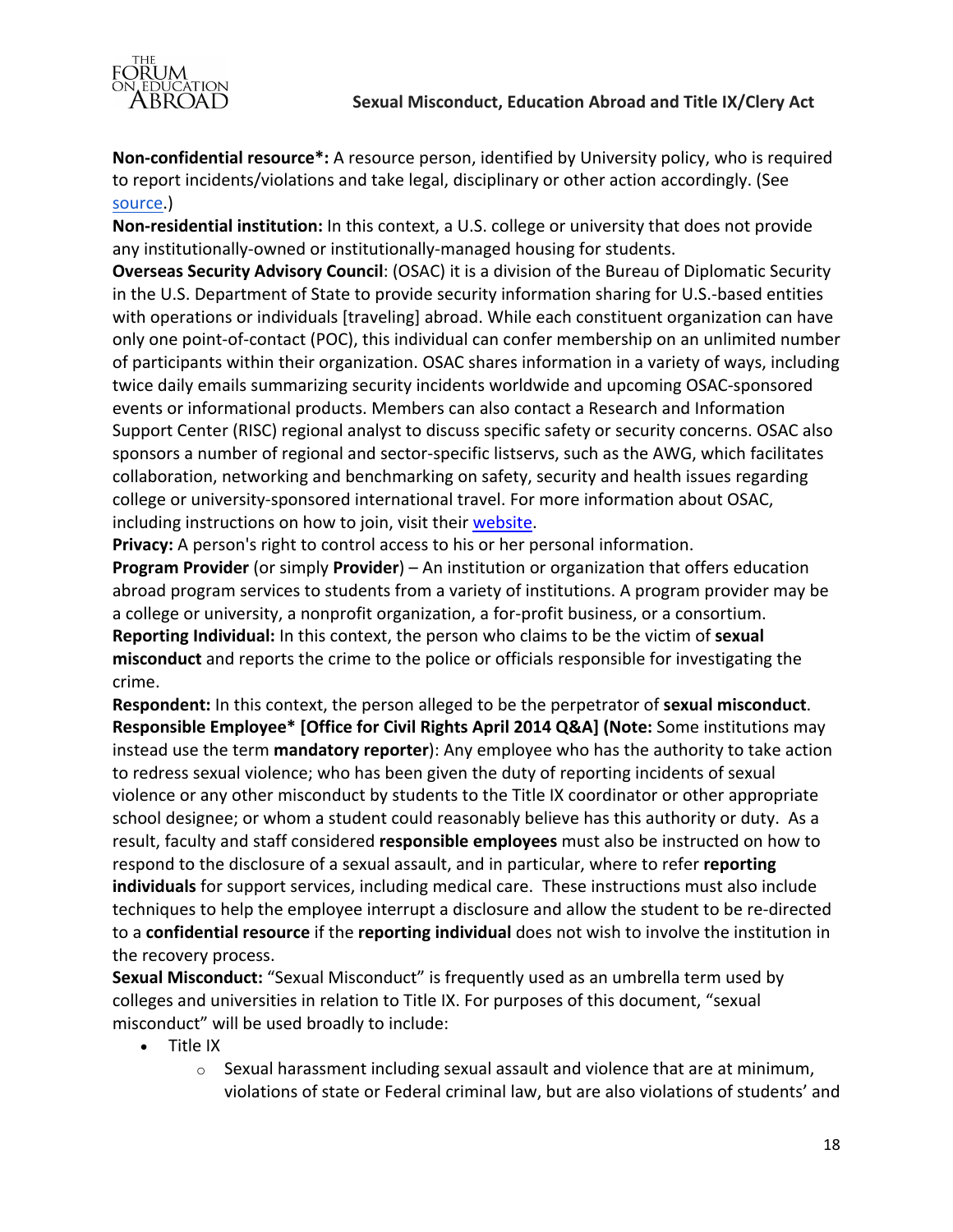

employees' civil rights and violations of the institution's code of conduct and employee handbooks.

- $\circ$  Involves verbal, nonverbal and physical acts of a sexual nature that are unwelcome and create a hostile environment on campus. Examples include but are not limited to sexist jokes, gender harassment, flashing, groping, catcalls, rape, relationship-based violence, stalking, and revenge porn.
- Clery
	- $\circ$  Sexual Assault (examples include but may not be limited to rape, fondling, incest, and statutory rape),
	- $\circ$  domestic violence,
	- $\circ$  dating violence, and stalking.

**Timely Warning:** The Clery Act includes a provision for different types of emergency notifications based on the type and severity of threats to members of the community. Certain Clery reportable threats  $-$  such as a homicide, sex offense or robbery where the perpetrator is at large – trigger a Timely Warning. Other types of emergency notifications have broader parameters, such as the outbreak of an infectious disease, impending severe weather, or planned fire drills. Such notifications can be broad-based or tailored to specific populations. **Title IX (or Deputy Title IX) Coordinator:** A Title IX Coordinator oversees an institution's compliance with Title IX, including coordinating the investigation of and response to sex discrimination complaints, responding to inquiries concerning Title IX, tracking incidents and trends involving **sexual misconduct**, coordinating equity in athletics compliance, publicizing institutional policies, and providing training on preventing sex discrimination, sexual harassment, and sexual violence. Larger institutions may have one or more Deputy Title IX Coordinators or Title IX Liaisons who provide similar services to distinct populations, such as athletes, international students, graduate students, study abroad participants, etc. Such individuals are not considered a confidential source of support.

**Title IX investigator:** A college or university employee charged with assisting in the resolution of complaints involving **sexual misconduct**, sexual harassment, gender-related violence, including stalking and intimate partner violence and protected class discrimination and harassment involving undergraduate and graduate students. (See source.)

## **Additional Resources for Definitions:**

Washington Coalition of Sexual Assault Programs http://www.wcsap.org/glossary-legal-terms

Minnesota Coalition Against Sexual Assault http://mncasa.org/glossary-of-terms

Duhaime's Law Dictionary http://www.duhaime.org/LegalDictionary.aspx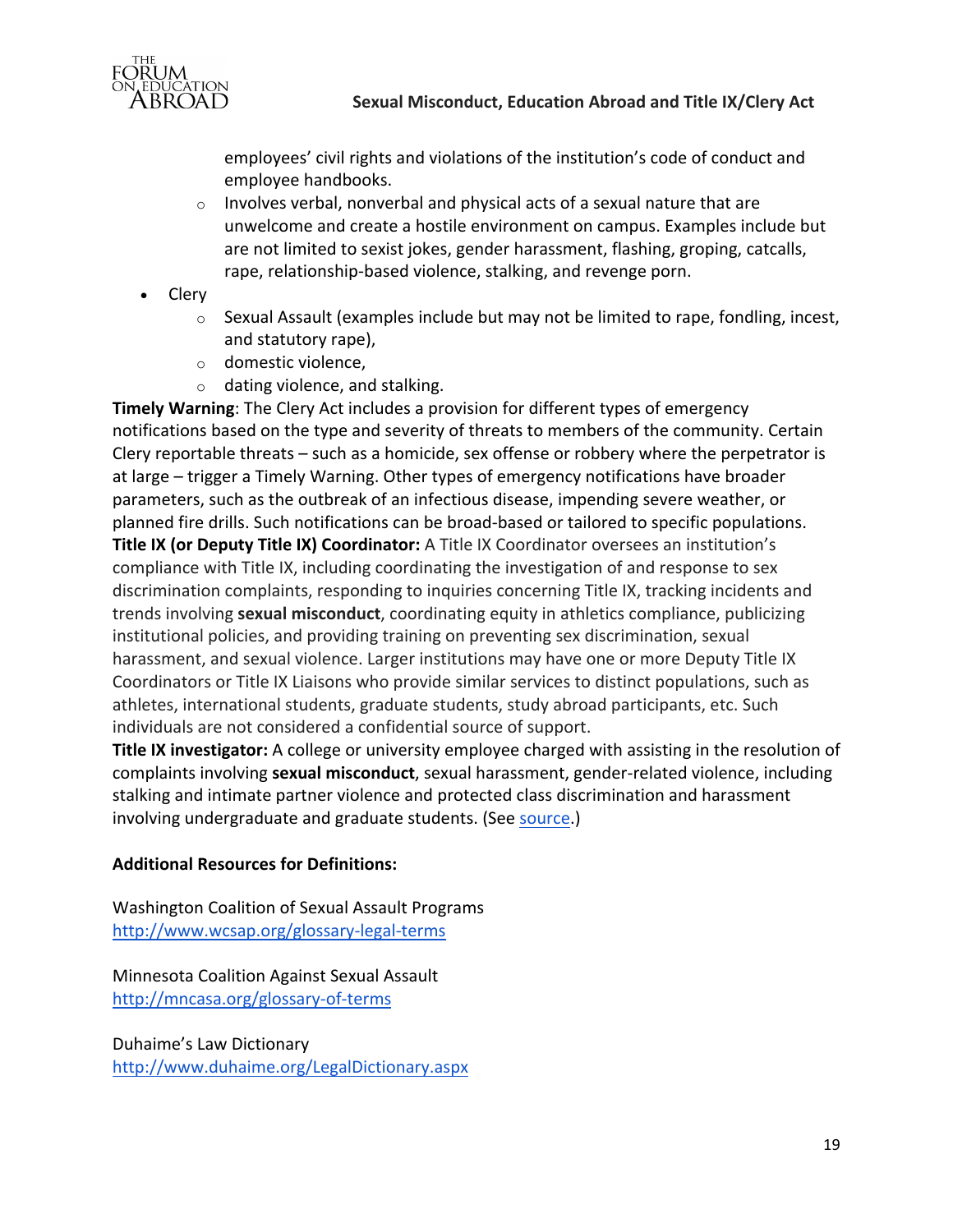

#### **Resources and Links**

*Bystander Intervention Trainings*

Bringing In the Bystander http://cola.unh.edu/prevention-innovations-research-center/bringing-bystander%C2%AEperson-prevention-program

Every Choice http://www.every-choice-bystander.com/

Mentors in Violence Prevention http://www.mvpnational.org/

STEP UP! http://stepupprogram.org/ https://www.youtube.com/watch?v=iUj2OHLAG3w

Where Do You Stand? http://www.mencanstoprape.org/Strength-Media-Portfolio/preview-of-new-bystanderintervention-campaign.html

*Education Abroad Title IX Resources*

The Forum on Education Abroad Standards Toolbox https://forumea.org/resources/standards-of-good-practice/

NAFSA Supporting Study Abroad Resources http://www.nafsa.org/Find\_Resources/Supporting\_Study\_Abroad/

Risk management Considerations Regarding the Clery Act, VAWA and Title IX When Students Study Abroad in URMIA Government and Regulatory Affairs BLAST https://higherlogicdownload.s3.amazonaws.com/URMIA/9c74ddba-4acc-4dcd-ba3ad6cd4c945342/UploadedImages/documents/grac/GRABlast\_Clery\_Act\_VAWA\_TitleIX\_2016012 4.pdf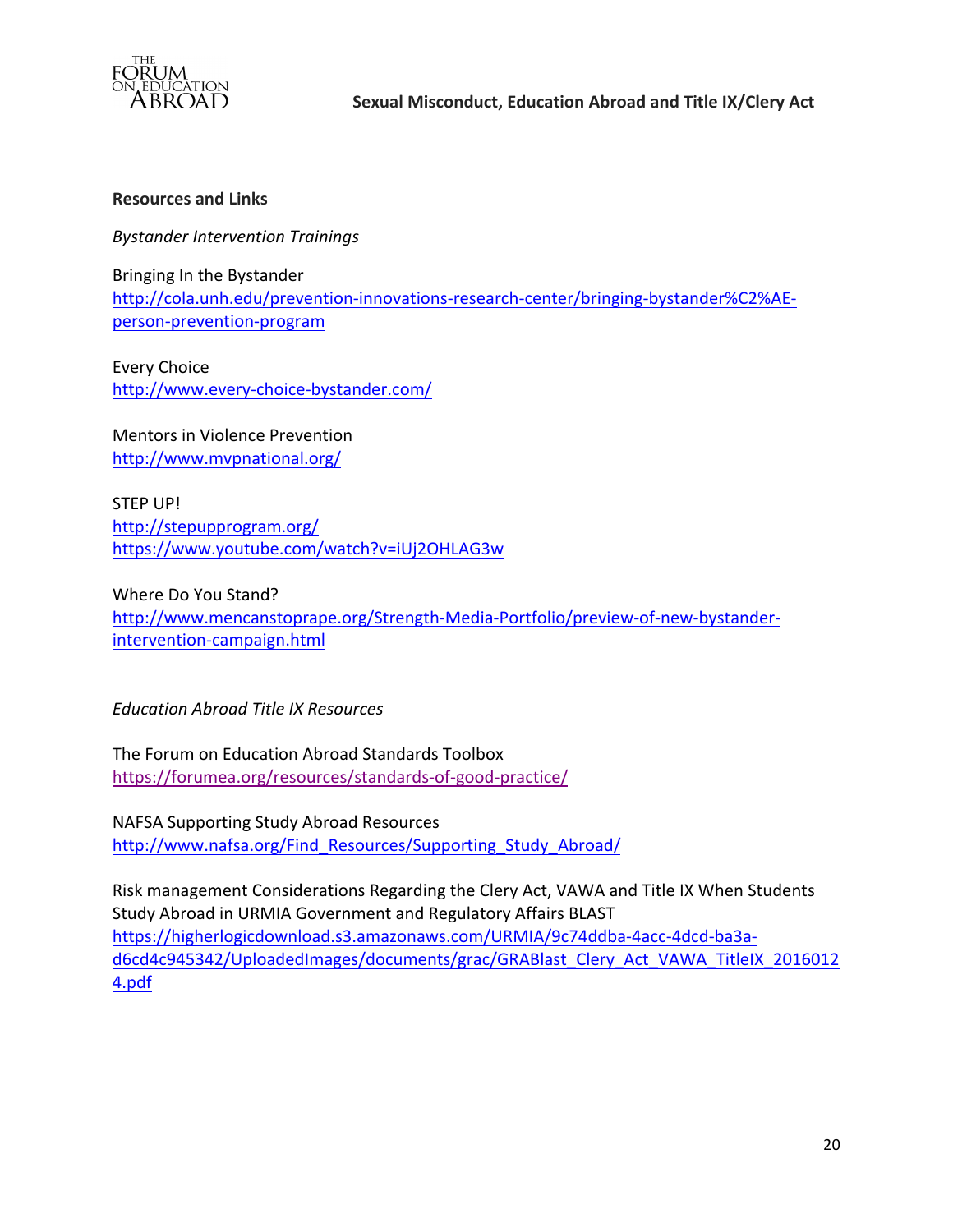

*Legislation Links*

The Jeanne Clery Disclosure of Campus Security Policy and Campus Crime Statistics Act of 1990 ("Clery Act") http://www.gpo.gov/fdsys/pkg/STATUTE-104/pdf/STATUTE-104-Pg2381.pdf

The Handbook for Campus Safety and Security Reporting: 2016 Edition https://www2.ed.gov/admins/lead/safety/handbook.pdf

The Violence Against Women Reauthorization Act ("VAWA"), signed in 2014, amended and expanded certain requirements of the Clery Act as they relate to sexual violence. https://www.govtrack.us/congress/bills/113/s47/text

Title VII of the Civil Rights Act of 1964 ("Title VII"). http://www.eeoc.gov/laws/statutes/titlevii.cfm

Title IX of the Education Amendments of 1972 ("Title IX"), http://www.justice.gov/crt/about/cor/coord/titleixstat.php

*Media Resources/Articles*

Cosmopolitan magazine http://www.cosmopolitan.com/politics/news/a33996/sexual-assault-abroad/

Go Overseas http://www.gooverseas.com/blog/sexual-harassment-and-study-abroad

*Professional Organizations*

Association of Title IX Administrators https://atixa.org/

National Association of College and University Attorneys (NACUA) Title IX Training http://www.nacua.org/ http://www.nacua.org/onlinecourses/title\_ix\_coordinator\_training\_2014/index.asp

University Risk Management and Insurance Association (URMIA) http://www.urmia.org/home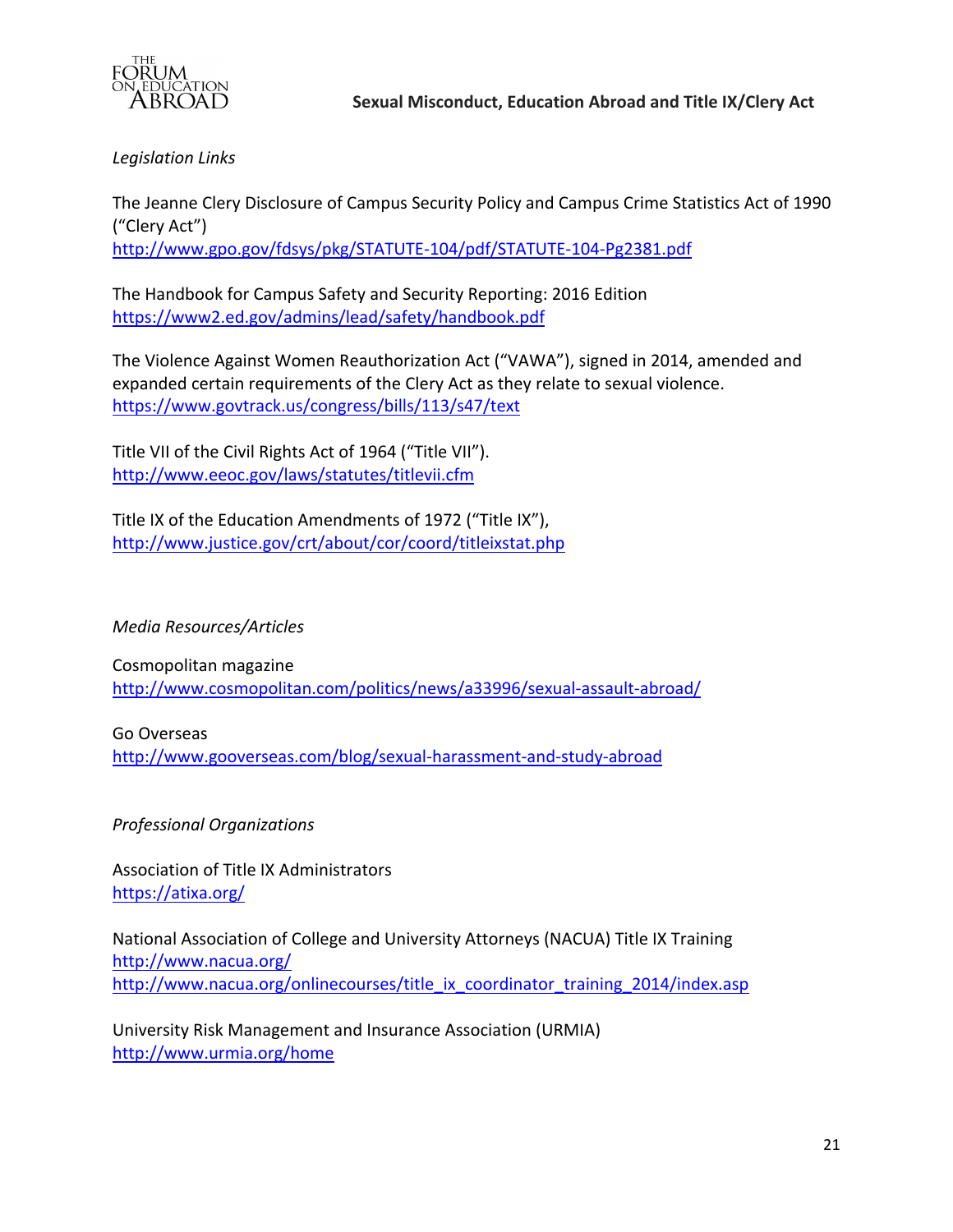

*Resources for Information, Help, and Support*

International Directory of Domestic Violence Agencies http://www.hotpeachpages.net/

It Happened To Alexa http://ithappenedtoalexa.org/

Know Your IX http://knowyourix.org/title-ix/title-ix-the-basics/

Not Alone: Together Against Sexual Assault https://www.notalone.gov/

Overseas Security Advisory Council https://www.osac.gov/Pages/Home.aspx

Rape, Abuse, and Incest National Network https://rainn.org/

Sexual Assault Support and Help for Americans Abroad https://sashaa.org/

U.S. Department of State Bureau of Consular Affairs https://travel.state.gov/content/travel/en.html

U.S. Department of State Resources for U.S. citizen victims of crime abroad https://travel.state.gov/content/passports/en/emergencies/victims.html

U.S. Embassies and Consulates Abroad http://www.usembassy.gov/

*Title IX University Resources*

Appalachian State University, Resource Guide for Responding to Sexual Assault http://sexualassault.appstate.edu/sites/sexualassault.appstate.edu/files/University-Resource-Guide.doc

California Polytechnic, San Luis Obispo Faculty Handbook for Cal Poly Global Programs http://www.international.calpoly.edu/files/travel/faculty\_handbook\_2015.pdfC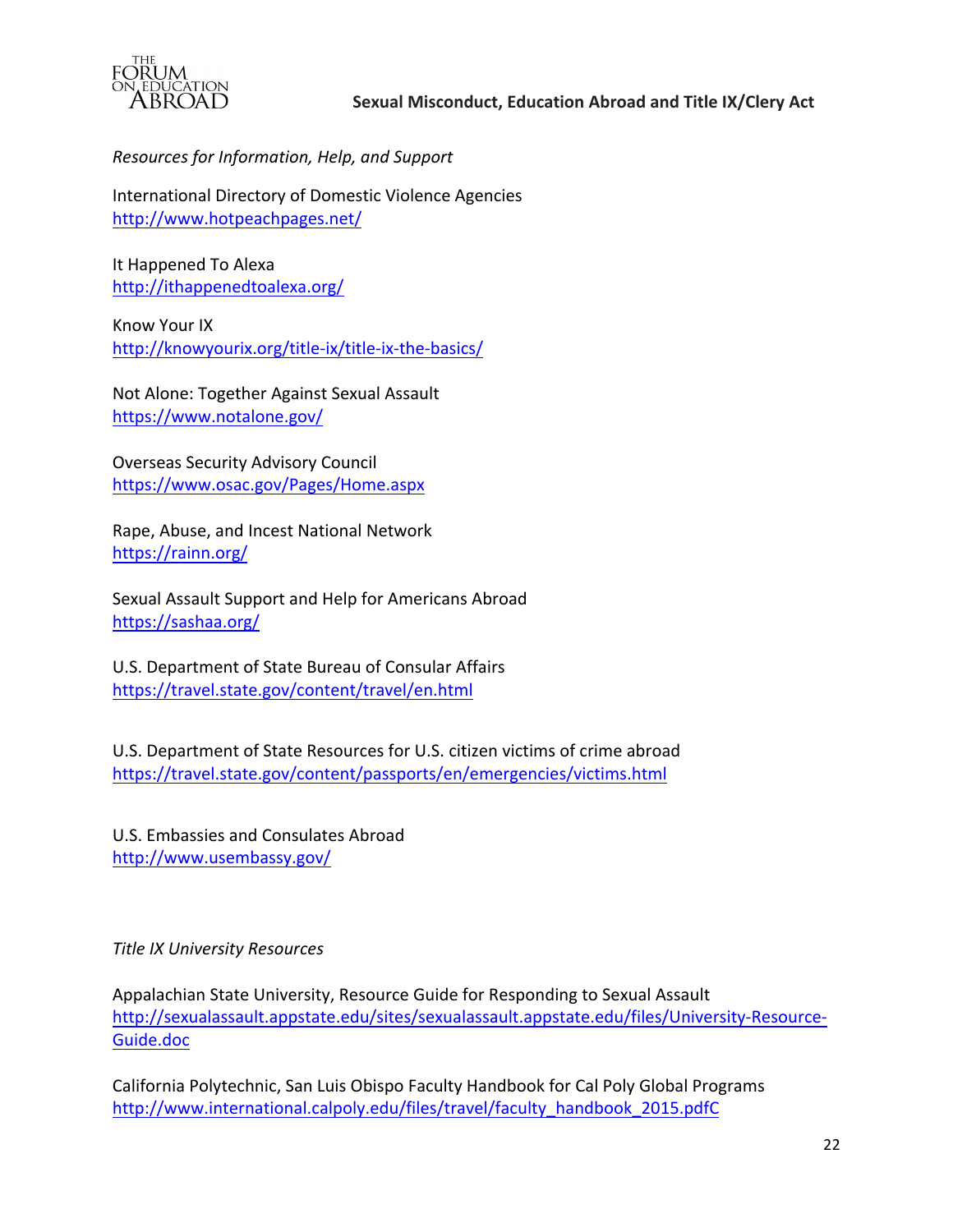

City University of New York, Title IX Compliance Guidelines for CUNY Employees Traveling Abroad with Students

http://www1.cuny.edu/sites/title-ix/wp-content/uploads/sites/2/page-assets/resources/Title-IX-Abroad-Employee-Guide.pdf

Northwestern University Information and Options for Survivors of Sexual Misconduct Abroad http://www.northwestern.edu/studyabroad/guide/health-andsafety/emergencies/information-and-options-for-survivors-of-sexual-misconduct-abroad.html

St. Olaf College Title IX: Be Safe Studying Off-Campus http://wp.stolaf.edu/title-ix/be-safe-when-studying-off-campus/

University of Minnesota International Resources for Sexual Assault and Harassment http://global.umn.edu/travel/assault/index.html#/!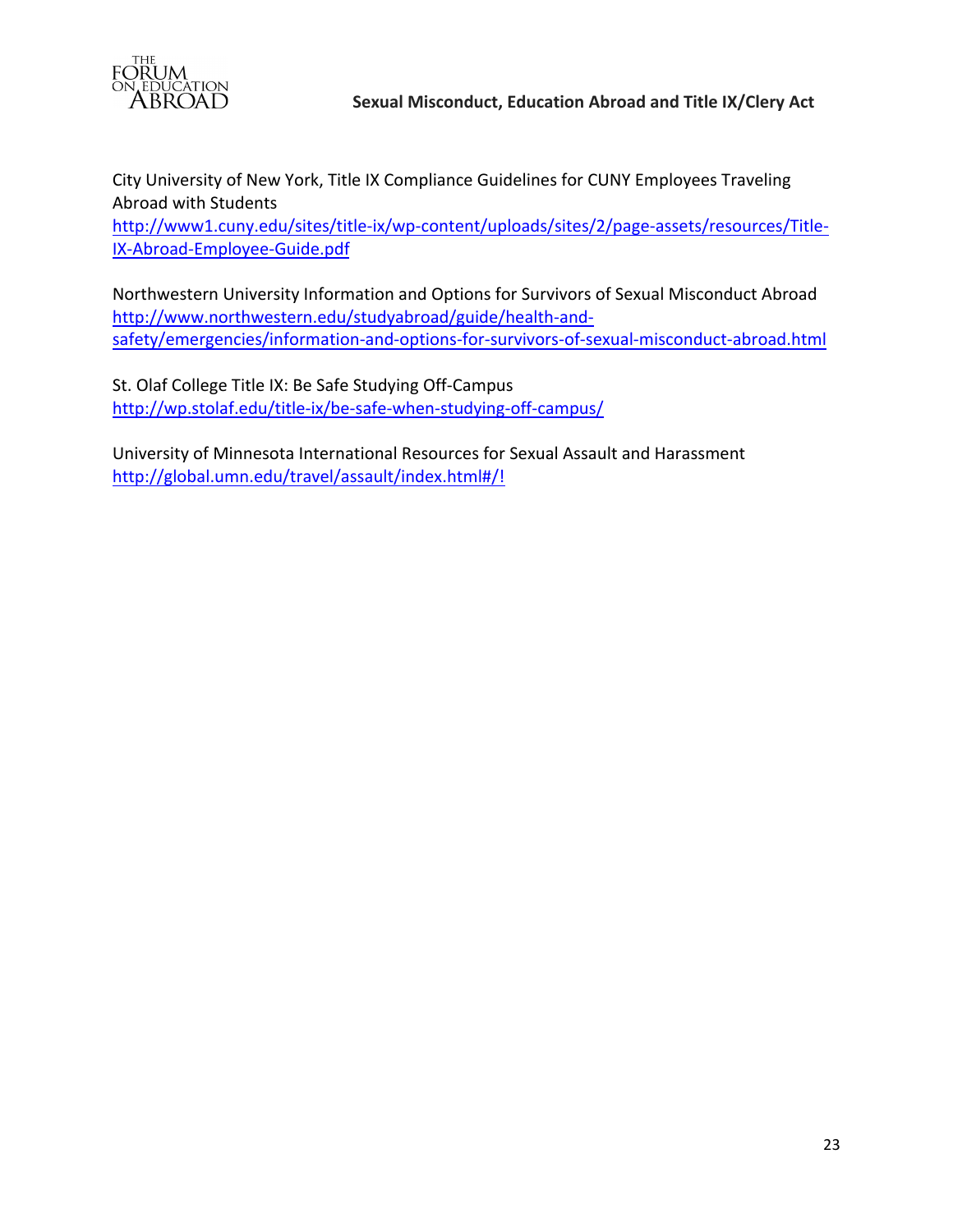

## **Supplement 1: Recent History of Title IX and the Clery Act/VAWA Legislation**

**Sexual misconduct** is a serious issue on US college campuses; reported incidents do not represent the entirety of the problem. Widely accepted statistics indicate that 1 in 4 to 5 U.S. college women are survivors of sexual assault or attempted sexual assault.<sup>20</sup> Over the last several years, increasing public scrutiny – by the media, by advocacy organizations, by reporting **individuals** and their families – has focused on the way in which U.S. colleges and universities respond to campus **sexual misconduct**, including what kind of prevention and educational programs they provide for employees and students; what kind of data is made publicly available about incidents of campus **sexual misconduct**; how institutions respond to and handle accusations and disciplinary procedures related to campus **sexual misconduct**; and what kinds of support and resources are provided to survivors of campus **sexual misconduct.** 

In April 2011, the U.S. Department of Education's Office for Civil Rights (OCR) issued a "Dear Colleague Letter" addressing the Title IX implications of campus **sexual misconduct**. While the "Dear Colleague Letter" is not law, it gives insights into what OCR will consider when investigating an institution, which will include a review of training, compliance, reporting, and procedures relating to campus **sexual misconduct**. An OCR investigation that results in a negative judgment against a college or university can, in theory, result in the loss of federal funding. However, instead OCR usually negotiates a Voluntary Resolution Agreement with the institution.

In **March 2014**, the Violence Against Women Reauthorization Act ("VAWA"), including changes to the Clery Act, was signed into law. The VAWA amendments added, among other things, domestic violence, dating violence and stalking to the list of Clery crime types, which already included sexual assault.

In April 2014, two additional resources were released. First, OCR published an additional guidance document, "Questions and Answers on Sexual Violence." Then, additional suggestions were released in the White House Task Force "Not Alone" document. Neither has the force of law but the OCR document tells us what OCR might be looking for in a review and the White House documents tells us the Obama administration's approach on the issues.

On May 1, 2014, the U.S. Department of Education's Office for Civil Rights (OCR) released a list of the higher education institutions under investigation for possible violations of federal law over the handling of sexual violence and harassment complaints.

In September 2014, the White House Task Force updated the "Not alone" website with their suggestions, which again, have no force of law. The following month, in **October 2014**, the Department of Education released final regulations regarding the obligations of colleges and universities under the Clery Act amendments.

<u> Andrew Maria (1989)</u>

 $^{20}$  The National Institute of Justice, 2001.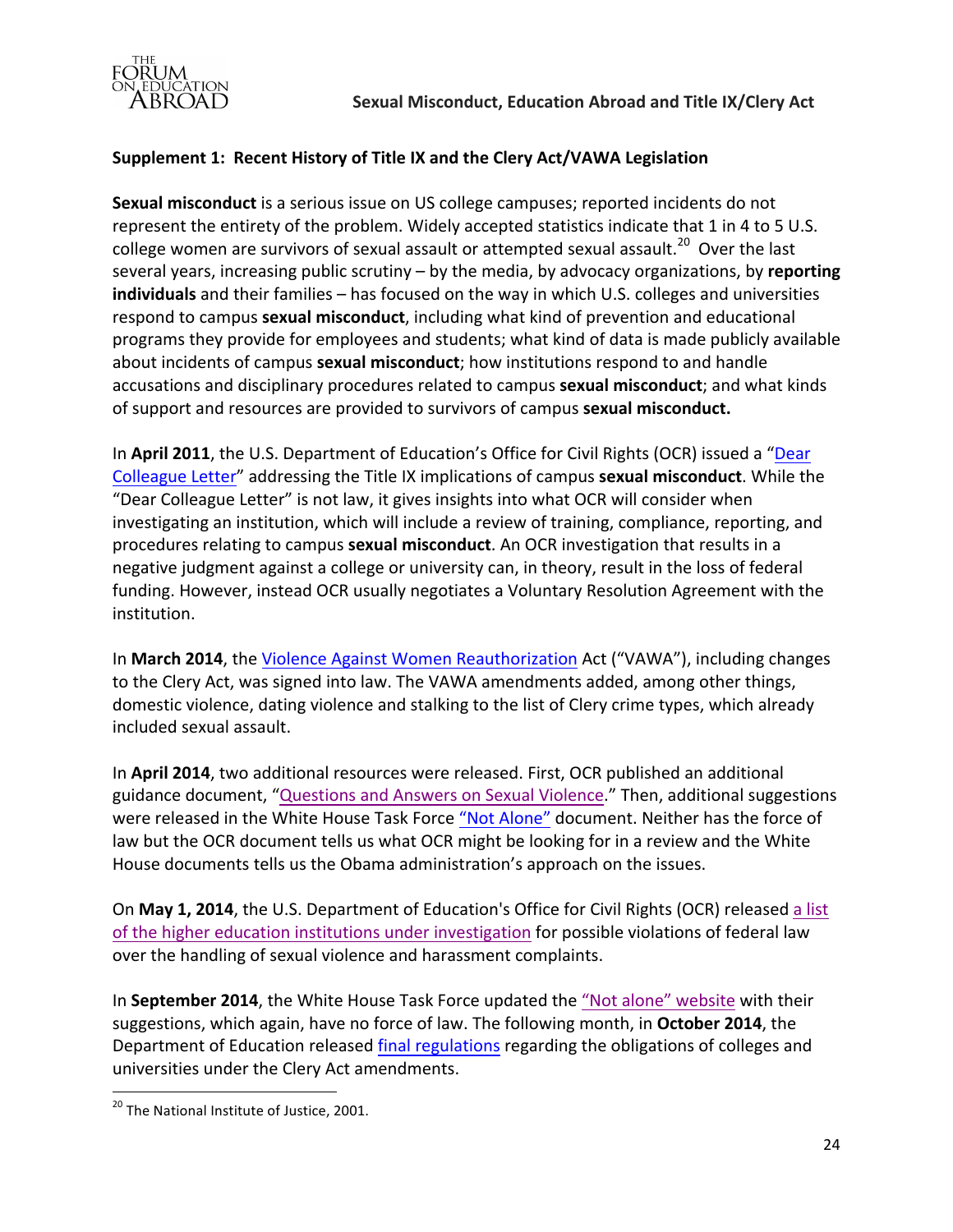

#### Legal Definitions and Requirements of the Law: the Clery Act

The purpose of the VAWA amendments, as stated by the preamble to the law, is "to improve education and prevention related to campus sexual violence, domestic violence, dating violence, and stalking." VAWA expanded Clery crime reporting requirements in three key ways:

- 1. Annual Security Report
	- Domestic violence, dating violence and stalking are now added to the list of Clery reportable crimes and
	- National origin and gender identity are added to the existing Clery hate crime prejudice categories.
- 2. Sexual Violence Policy and Procedure Requirements
- 3. Sexual Violence Prevention and Training Requirements

The requirements for policy, procedure and training are too large and detailed for the scope of this document. However, notably, the law requires that both the **reporting individual** and **respondent** be notified, in writing, of specific options and processes. For example, a reporting **individual** must be given the option to notify law enforcement, receive campus assistance in notifying law enforcement or to decline to notify law enforcement. Similarly, the law requires that **respondents** understand their options and that the University process provide for fairness and due process protections.

In regards to training, the law now requires both primary and ongoing prevention and awareness programs for new students and new employees. Training must address bystander intervention and "risk reduction to recognize warning signs... and avoid potential attacks."

The Clery Act is enforced by the Clery Compliance Division of the Department of Education. Each violation carries the possible of a \$35,000 fine and because this multiplies by the number of violations identified, six figure fines are routine in the Clery space.

#### *Legal Definitions and Requirements of the Law: Title IX*

Title IX protects students, employees and the public from sex related discrimination under any education program or activity receiving Federal financial assistance. Title IX protections are broader than Clery and protect from any **sexual misconduct** including sexual harassment, sexual assault and any verbal, nonverbal or physical acts of a sexual nature that are unwelcome and create a hostile environment on campus.

Title IX requires that institutions have a process for resolving complaints of **sexual misconduct** that includes prompt steps to stop the harassment, prevent its reoccurrence, remedy the effect and prevent retaliation. As part of this process, each campus must identify a Title IX Coordinator who will oversee the institutional compliance with the law. The institution must also define who is a responsible employee on their campus and assure that all responsible **employees** immediately notify the Title IX Coordinator if they become aware of a possible Title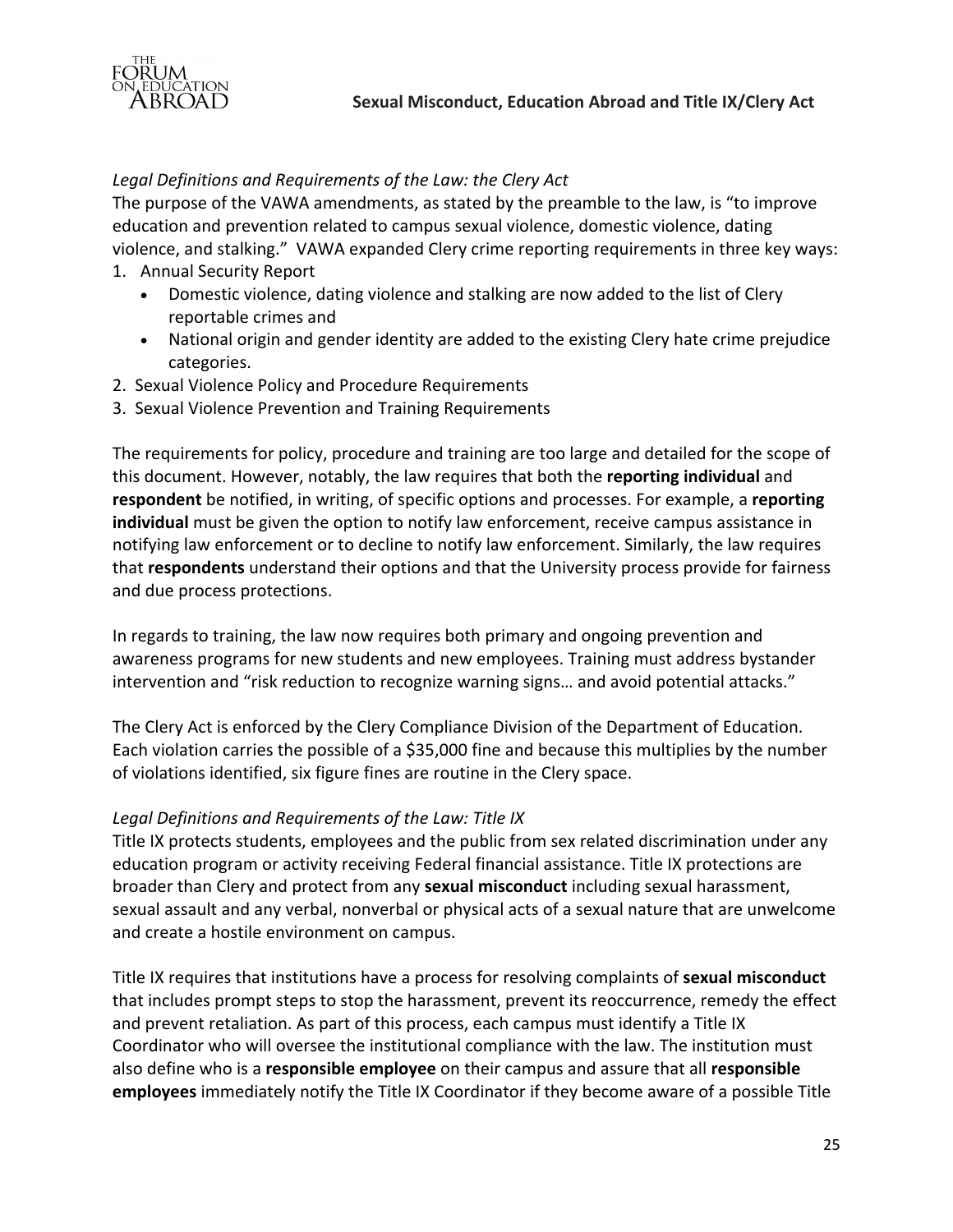

training expectations.

IX violation. The Title IX Coordinator then has additional very specific steps they must assure are taken by the institution including informing the **reporting individual** in writing about available supports and services, the grievance procedure on campus, and available interim remedies before an investigation or hearing takes place.

Title IX is enforced by the Office for Civil Rights (OCR) of the Department of Education and an audit is triggered by a complaint filed directly with OCR. Enforcement options include the loss of an institution's federal financial aid program, however, generally Voluntary Resolution Agreements are negotiated in which the institution agrees to make changes and improvements to address violations. OCR has very aggressively been enforcing Title IX in recent years. Notably, Title IX also grants a private right of action so an individual can bring a suit against their institution directly and seek damages for failing to comply with Title IX.

# Context for the Changes and the U.S. Higher Education Community's Reaction Many higher education professionals in the U.S. have voiced concerns about possible unintended consequences of the law and guidance, including potential impacts on student **confidentiality**, due process for the **respondent**, and the fiscal burden created by reporting and

At the same time, there is a broad understanding of, and support for, the goals of these changes and amendments to the law – namely, to create a more survivor-centered reporting and response process, to ensure that survivors of campus **sexual misconduct** have access to resources and support, and ultimately to reduce incidence of **sexual misconduct** on campus. While there are many competing statistics regarding the amount of campus **sexual misconduct**, the reality is that many of our students are survivors of **sexual misconduct**.

- 1 in 4 to 5 U.S. college women experience sexual assault or attempted sexual assault. (The National Institute of Justice, 2001)
- 90% of college rape survivors know their attacker. (The National Institute of Justice, 2001)
- Women ages 20-24 are at the greatest risk for domestic violence. Overall, 1 in 4 women will experience domestic violence in her lifetime. (Safe Haven 2012)
- 52% of U.S. college women report knowing a friend who has experienced violent and abusive dating behaviors. (College Dating Violence and Abuse Poll, 2011)
- The highest risk of stalking is seen in ages 18-24 (the Stalking Resource Center)

It is fair to say that many if not most colleges and universities in the U.S. take these issues very seriously and are currently engaged in efforts to determine how best to balance compliance with the law, meeting the resource needs created by the law, and supporting reporting **individuals**. Notably, education abroad adds a complicating factor on top of an already complicated situation on U.S. college campuses. In addition to all the risk factors on U.S. college campuses, students abroad face language barriers and cultural barriers, and may make decisions and take actions abroad that they might not take while at home.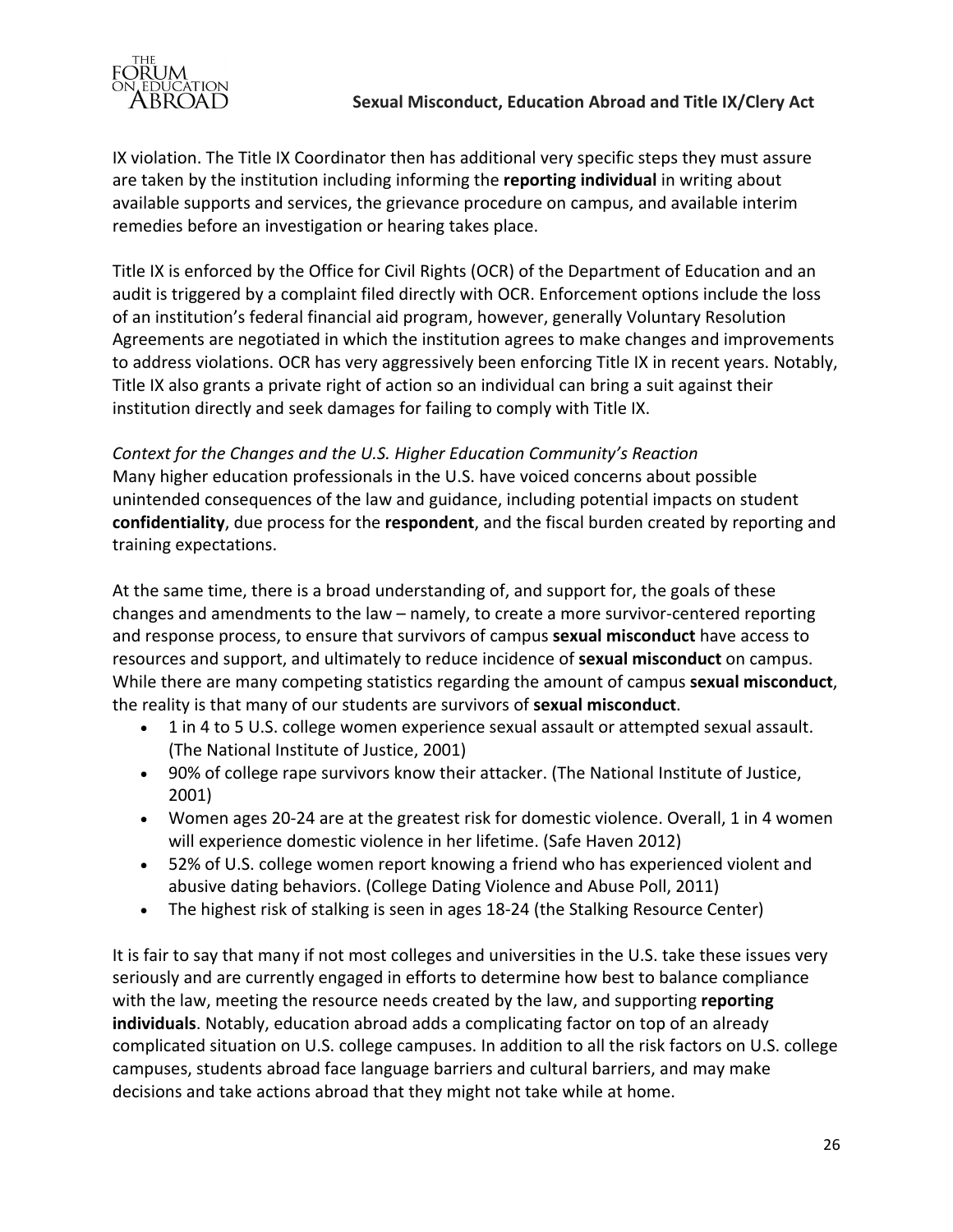

<u> Andrew Maria (1989)</u>

On the other hand, recent lawsuits and news reports have also illustrated the interest of the respondent in sexual violence cases, who feel they have been wronged by a University conduct system focused more on supporting the **reporting individual** than protecting the rights of the respondent.<sup>21</sup> Thus, it is important that we are all thoughtful about efforts to both prevent and respond to incidents of **sexual misconduct** not only where required to do so under law, but also because it is in the best interest of our students.

 $^{21}$  See, for example: "Accused College Rapists Have Rights, Too," https://newrepublic.com/article/119778/collegesexual-assault-rules-trample-rights-accused-campus-rapists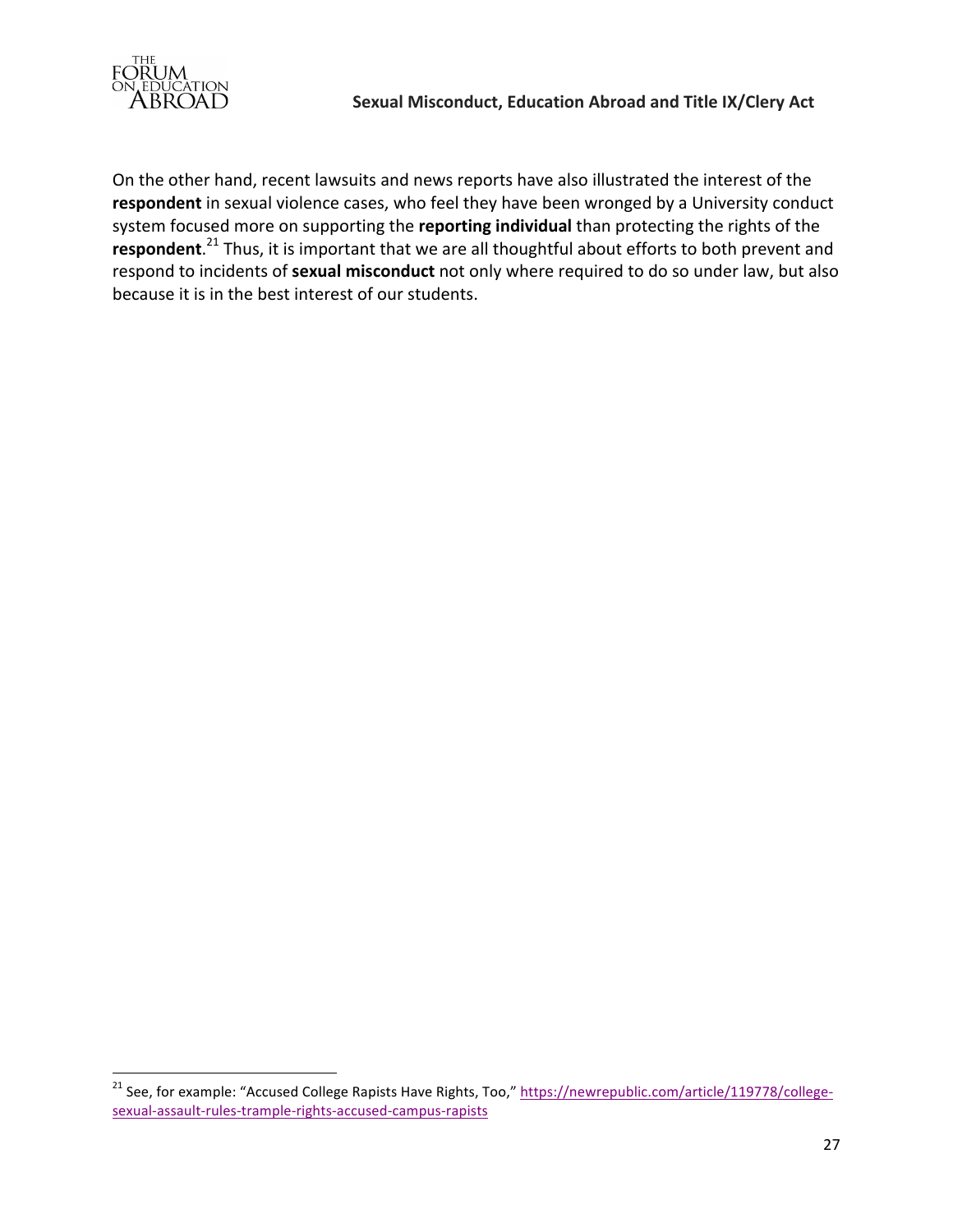

## **Supplement 2: Title IX Distance Investigations**

If campus-based investigations of Title IX complaints are considered complicated, it is even more so abroad. A **home institution** Title IX investigation abroad is separate from investigation by local law enforcement or the **host institution**, if applicable, and is limited by the level of ownership or control the institution has over the learning environment. Beyond **home** institution sexual misconduct policies, local laws and/or host institution policies also govern the **reporting individual's** and **respondent's** rights, adding to the legal complexity. Further, there may be circumstances where it might not be possible, or necessary, for an investigation to take place on-site. Where a program is relatively short or the misconduct occurs toward the end of the program, it might be that most or all of the investigation and/or hearing happen when the student(s) return to the **home institution**.

Most U.S. colleges and universities have limited or no experience formally investigating a claim of sexual assault abroad, and should not proceed without engaging with the right individuals and resources. Distance investigations are extremely complicated, but must be carried out with the same degree of accountability and professionalism as if they were occurring on campus. **Home institutions** should review the scope of the **campus security authority** staff responsibilities and degree of training to determine if they may be able to assist with some aspects of the process and also consider carefully the role of education abroad faculty or staff in Title IX investigations. **Home institutions** can either employ or contract with trained Title IX investigators.

The following questions are designed to help **home institutions** consider, in advance of need, what to expect from a Title IX distance investigation and how to adapt institutional policies for a distance investigation.

## *Evidence Collection and Analysis*

The interplay between local law enforcement, campus security, and/or private security (if applicable) is complicated. Every effort should be made to determine each party's role and responsibilities in the event of a Title IX investigation, particularly when it comes to the collection of evidence.

A Sexual Assault Nurse Examiner (SANE) is a registered nurse who has received special training so that s/he can provide comprehensive care to sexual assault **reporting individuals** within the U.S. context. In addition, s/he is able to conduct a forensic exam and may provide expert testimony if a case goes to trial. However, SANE nurses, or their equivalent, are often not available abroad. Each country has its own laws and regulations surrounding the collection of evidence and may mandate that only a government certified clinician be permitted to collect evidence and have it be legally admissible in court.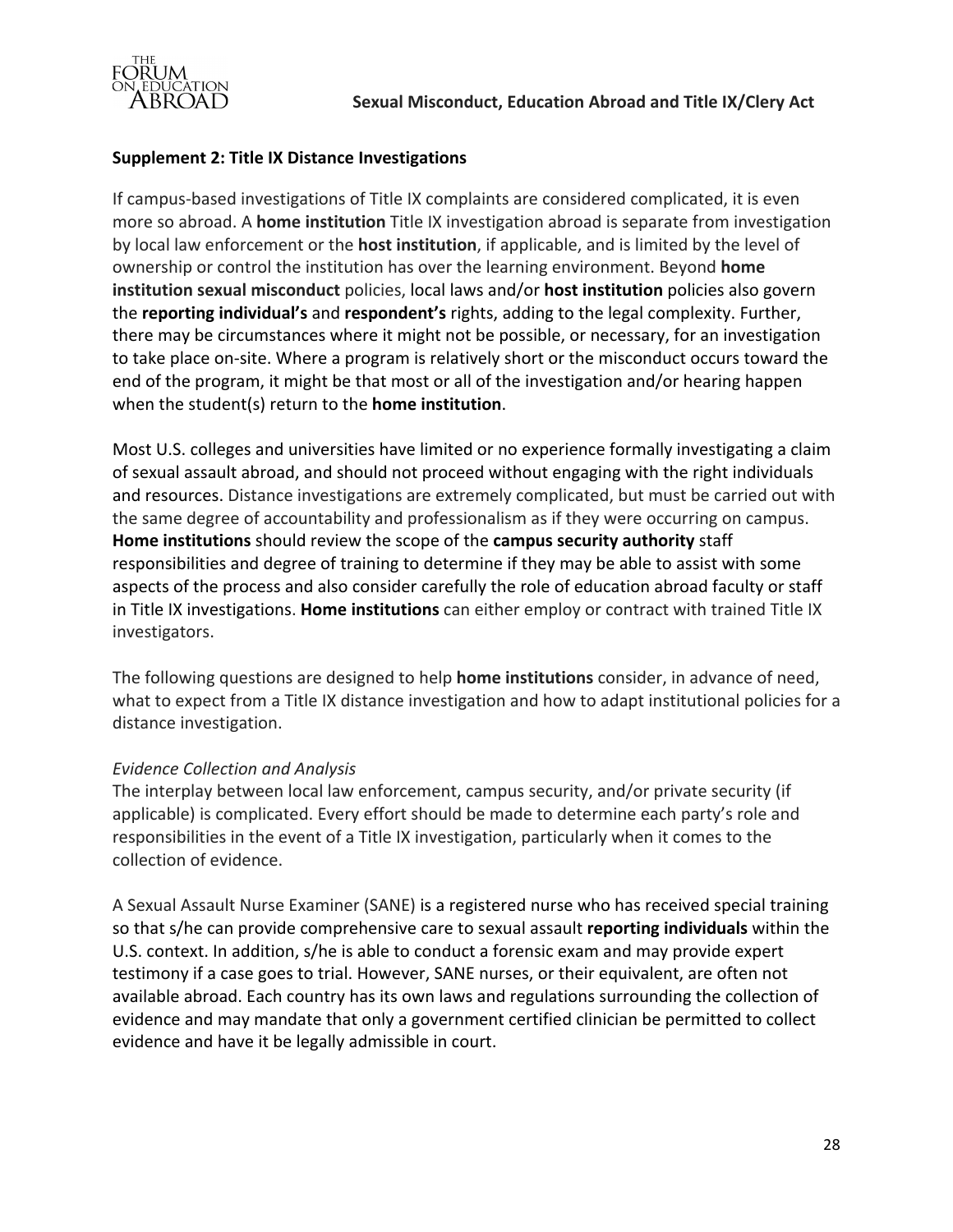

# **Sexual Misconduct, Education Abroad and Title IX/Clery Act**

- Will the institution take into possession evidence that is not being processed by law enforcement agencies (e.g., because of **reporting individual** unwillingness to proceed criminally)? How will all evidence be stored, transferred, and documented?
- Will the institution take evidence that must be obtained through computer forensic analysis?
- Who will process the data? How will it be stored? How will it be shared? What forensic evidence is admissible?
- Will the institution allow polygraph test/results from **respondent** or **reporting individual**? Or other professional evidence? Physician's testimony on nature and extent of injuries. If so will the institution allow the opposite party to present evidence to the contrary in the results?
- Does the institution require taping of proceedings or statements? Will the institution allow taping of the proceedings by reporting individual, respondent, or witnesses?
- Will evidence not uncovered by investigation be allowed to be submitted by either **respondent** or **reporting individual** during hearing?
- In the event of a trial, will the student require legal representation and if so who will be responsible for those costs?

*Translators (if applicable)*

- Will the institution provide translators for the witnesses, reporting individual, or respondent? If not, who will provide the translators?
- Will the translator count as the advisor?
- How will the translator be credentialed?
- How will documentary evidence be translated for the report?
- Will **respondent** or **reporting individual** be able to provide conflicting translations?
- Will translators be allowed during hearing?

*Distance Interviews*

- Does the institution allow for remote interview technologies (Skype, telephone) in the investigation? Note: some countries do not allow Skype.
- How will you credential witnesses to ensure equitable interviews and investigations and to know who you're interviewing is the person they say they are?
- What are your institution's alternatives? Will your institution conduct a similar investigation and hearing process for distance investigations? Or will your institutions only provide accommodations for distance Title IX incidents?

# *Timeframe*

- Does your institution follow an investigatory timeline?
- Will your institution make exceptions or accommodations to that timeline for distance investigations? Is it included within your institutional policies?

## *Hearing Panel*

- Will you allow distance communications in your hearings and appeals for respondents, **reporting individuals**, and witnesses?
- Once the investigatory report is completed, will supplemental reports be allowed or generated after finalization prior to the hearing? For example, if witnesses who did not